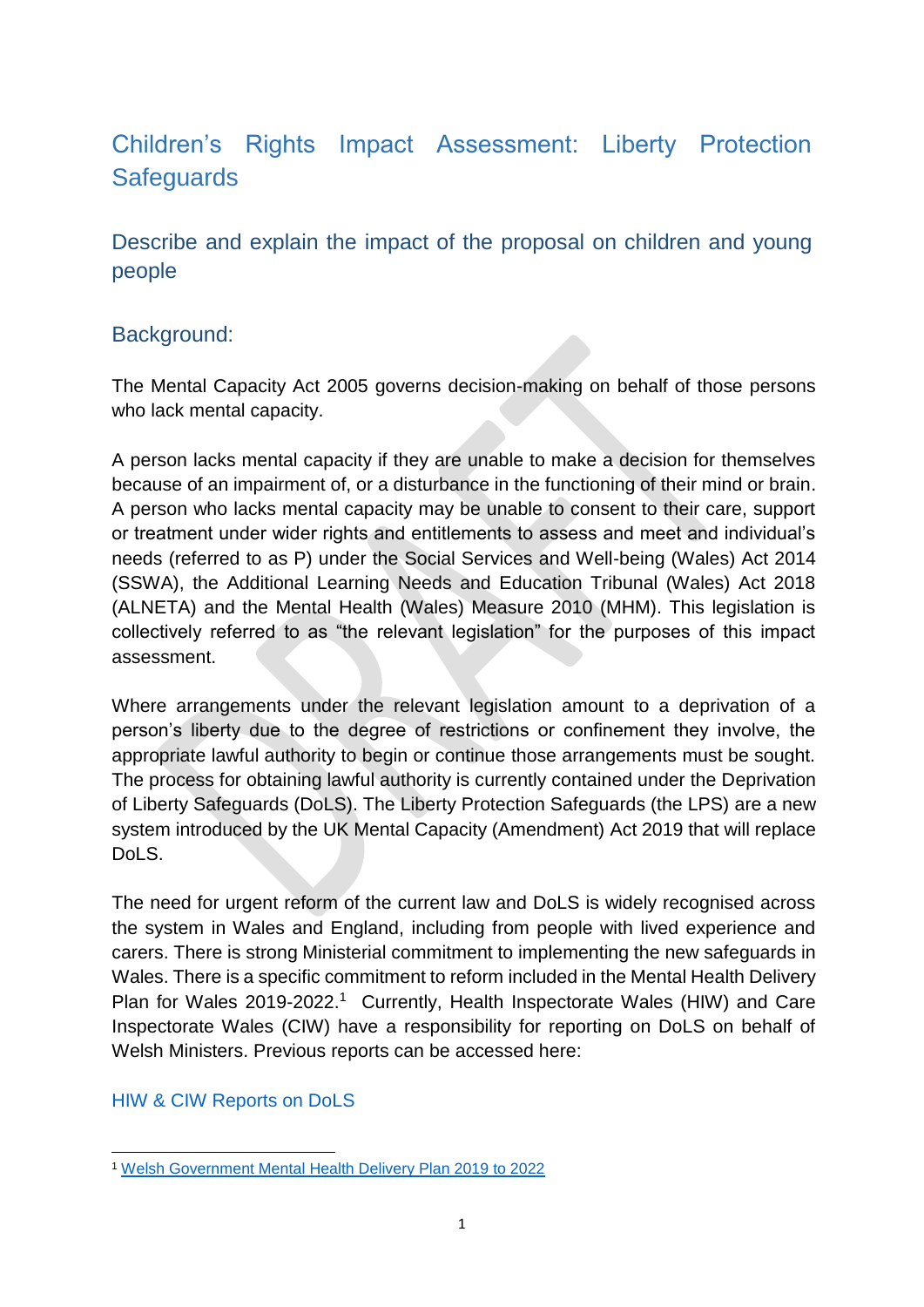Although the Mental Capacity Act 2005 is a reserved subject matter, the Mental Capacity (Amendment) Act 2019 contains regulation-making powers for the Welsh Ministers to implement the LPS in Wales.

Welsh Government is consulting on draft Regulations for Wales. As part of the consultation, Welsh Government will publish Plain English / Welsh and Easy Read versions of the Regulations. These will also be made available on the Welsh Government consultation website.

## How will the proposal affect the lives of children, positively and negatively?

The DoLS/LPS are part of the Mental Capacity Act 2005 which is the legal framework in Wales and England about how decisions are made when a person lacks the mental capacity to make that decision for themselves, for instance due to a learning disability, stroke, brain injury, mental disorder, or dementia.

The purpose of the LPS are to protect the Article 5 Rights (under the European Convention on Human Rights) of people who lack mental capacity to consent to their health and/or social care and treatment. Where those arrangements amount to a deprivation of a person's liberty due to the degree of restrictions or confinement they involve, the appropriate lawful authority to begin or continue those arrangements must be sought.

While most of the Mental Capacity Act 2005 applied to people aged 16 and over, the DOLs only applied to adults aged 18 and over. The LPS system provides safeguards for people aged 16 and over who lack the mental capacity to consent to their care, support or treatment and those arrangements amount to a deprivation of their liberty i.e. they are not free to leave a place permanently and are under continuous supervision and control.

Additionally, unlike DoLS (which only applied to arrangements in care homes and hospitals and to people aged 18 and above), the LPS will apply in all settings (e.g. care homes, nursing homes, hospitals, supported living, people's own homes, day services, sheltered housing, shared lives and post-16 specialist education placements). Crucially – they will also apply to anyone aged 16 and over. At present, the deprivation of liberty for a young person aged 16 and 17 is authorised through an application to the Court of Protection. This places the onus upon NHS bodies and local authorities to initiate burdensome and costly court proceedings. The introduction of the LPS will mean that the same safeguards will apply to everyone over the age of 16, while the Court of Protection will continue to safeguard the interests of those children below the age of 16. This will enable the majority of deprivations of liberty to be authorised in a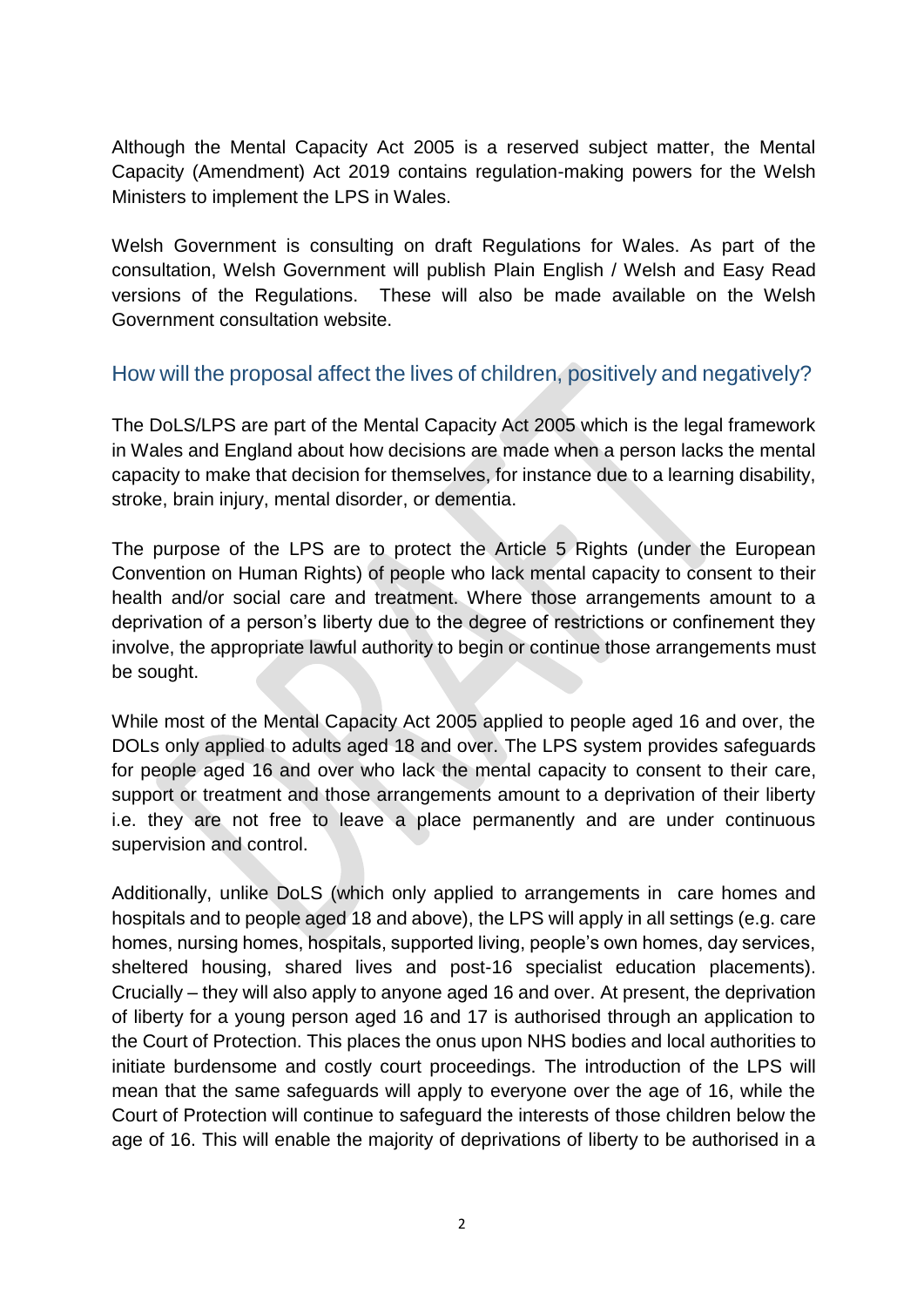more efficient and straightforward manner and ensure young people are provided with practical and effective Article 5 rights.

The new LPS system will involve three new assessments (replacing the six assessments undertaken under DoLS). There will also be an enhanced role of the Independent Mental Capacity Advocate (IMCA) to support the person and those acting on their behalf to ensure that their views, wishes and feelings inform their care, support or treatment arrangements – as well as a new role of the Approved Mental Capacity Professional (AMCP) to add additional scrutiny for more complex cases. Local authorities or local health boards in Wales will authorise and oversee the safeguards in their role as Responsible Bodies (currently known as Supervisory Bodies).

### *Well-Being of Future Generations (Wales) Act 2015*

The development of the draft Regulations to support the implementation of the LPS in Wales has been considered in line with the Well-Being of Future Generations (Wales) Act 2015, the Welsh Government's well-being objectives and the principles of sustainable development.

The 2015 Act requires us to think about the long-term impact of our decisions and to work collaboratively with colleagues and stakeholders to make connections between economic, social, environmental and cultural challenges and to find sustainable solutions for Wales.

The LPS aim to ensure that people are only deprived of their liberty if this is necessary and proportionate. The implementation of LPS will provide a more streamlined system that will enable authorisations to be processed more efficiently, which means vulnerable people will be able to access safeguards more quickly.

The LPS will support some of our most vulnerable groups in society – thereby making an important contribution to the wellbeing goal of a healthier Wales, where people's physical and mental well-being is maximised and in which choices and behaviours that benefit future health are understood. The LPS will also make an important contribution to the wellbeing goal of a more equal Wales – as the safeguards will support and enable people no matter what their background or circumstances.

Regarding the principles of sustainable development: As we consult on the draft regulations, there will be an ongoing focus on the long-term and preventative aims of the LPS – and ensuring these important safeguards are improving outcomes, and preventing issues from occurring or deteriorating (which we will consider as part of ongoing monitoring and reporting).

We are also continuing to working collaboratively with a range of stakeholders through our LPS National Implementation Steering Group for Wales and the specific workstreams / sub-groups we have established on monitoring and reporting; workforce and training; transition arrangements (as we move from DoLS to LPS);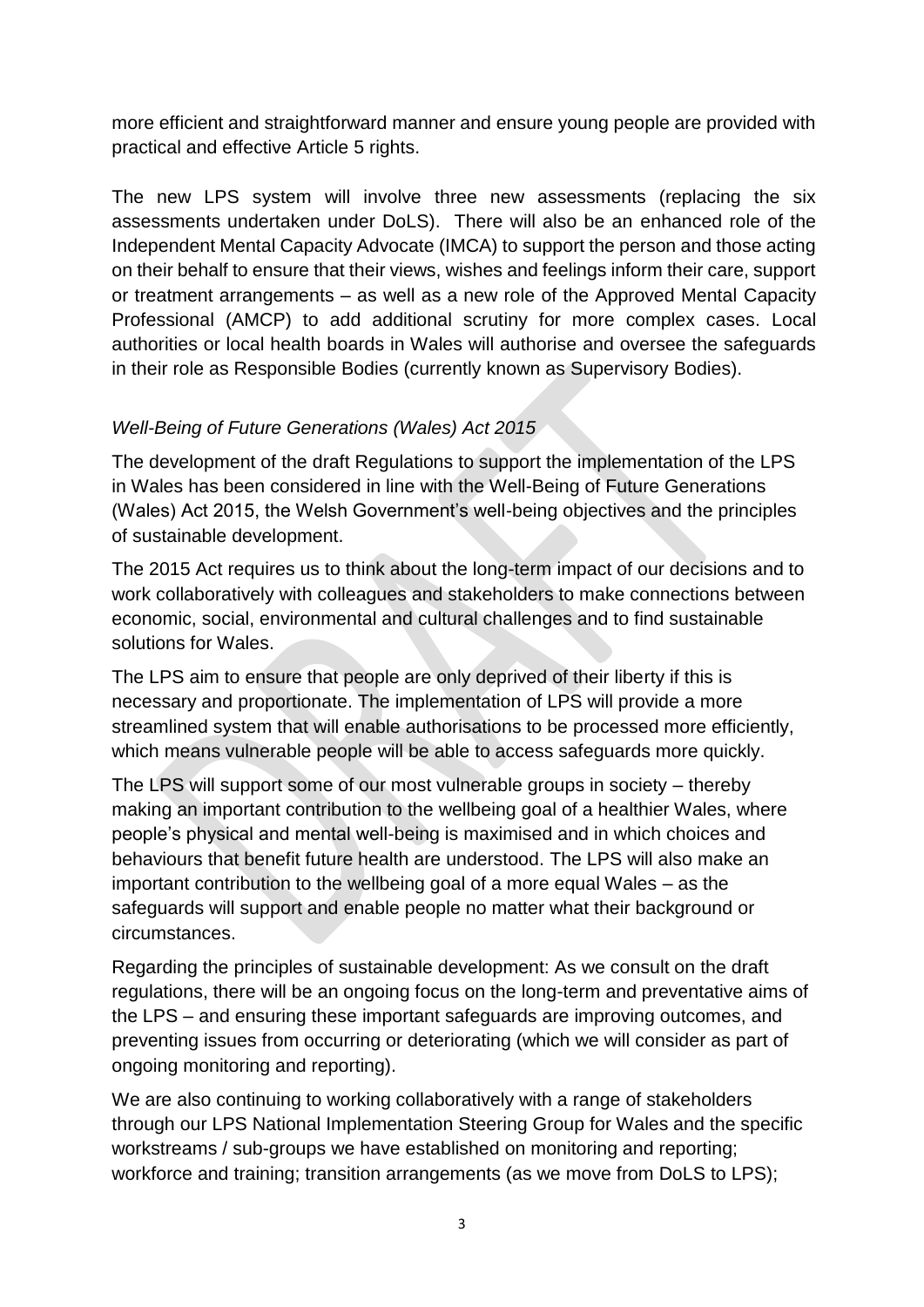and 16 and 17 year olds. These work streams include an ongoing focus on ensuring the person is at the centre of the new safeguards. We will also have ongoing engagement with those who have a lived experience of the current DoLS system, for example, through the Welsh Government's Dementia Oversight of Implementation and Impact Group (DOIIG), the Mental Health Forum Wales, and the through the engagement work planned with young people being led by Children in Wales.

### New Regulations for Wales:

To support the implementation of the LPS in Wales, there will be four areas of legal safeguards underpinned by Welsh Regulations. These will focus on:

- Enhancing the role of IMCAs.
- Creating a new role of AMCPs and arrangements for their approval by local authorities, training requirements and a prescribed body for approval of that training (in Wales – this will be Social Care Wales).
- Agreeing and setting out which professionals can undertake LPS related assessments, pre-authorisation reviews and make decisions.
- Prescribing public bodies (CIW / HIW / Estyn) to monitor and report on the LPS.

The Regulations are required to implement the LPS in Wales. Without these Regulations, the legal frameworks needed to support the implementation of the LPS in Wales will not be in place.

### Approved Mental Capacity Professionals (AMCP) Regulations – Background:

To support the implementation of the LPS in Wales, the draft AMCP Regulations will:

- Set out the criteria which must be met by a person to be eligible for approval by a local authority in Wales as an AMCP.
- Specify the matters that a local authority may take into account before approving a person as an AMCP.
- Provide for Social Care Wales to approve training for AMCPs in Wales.
- Provide for Welsh Ministers to approve courses which will enable people who are currently Best Interests Assessors under the existing DoLS scheme to become AMCPs under the LPS.
- Set out training requirements for the AMCPs.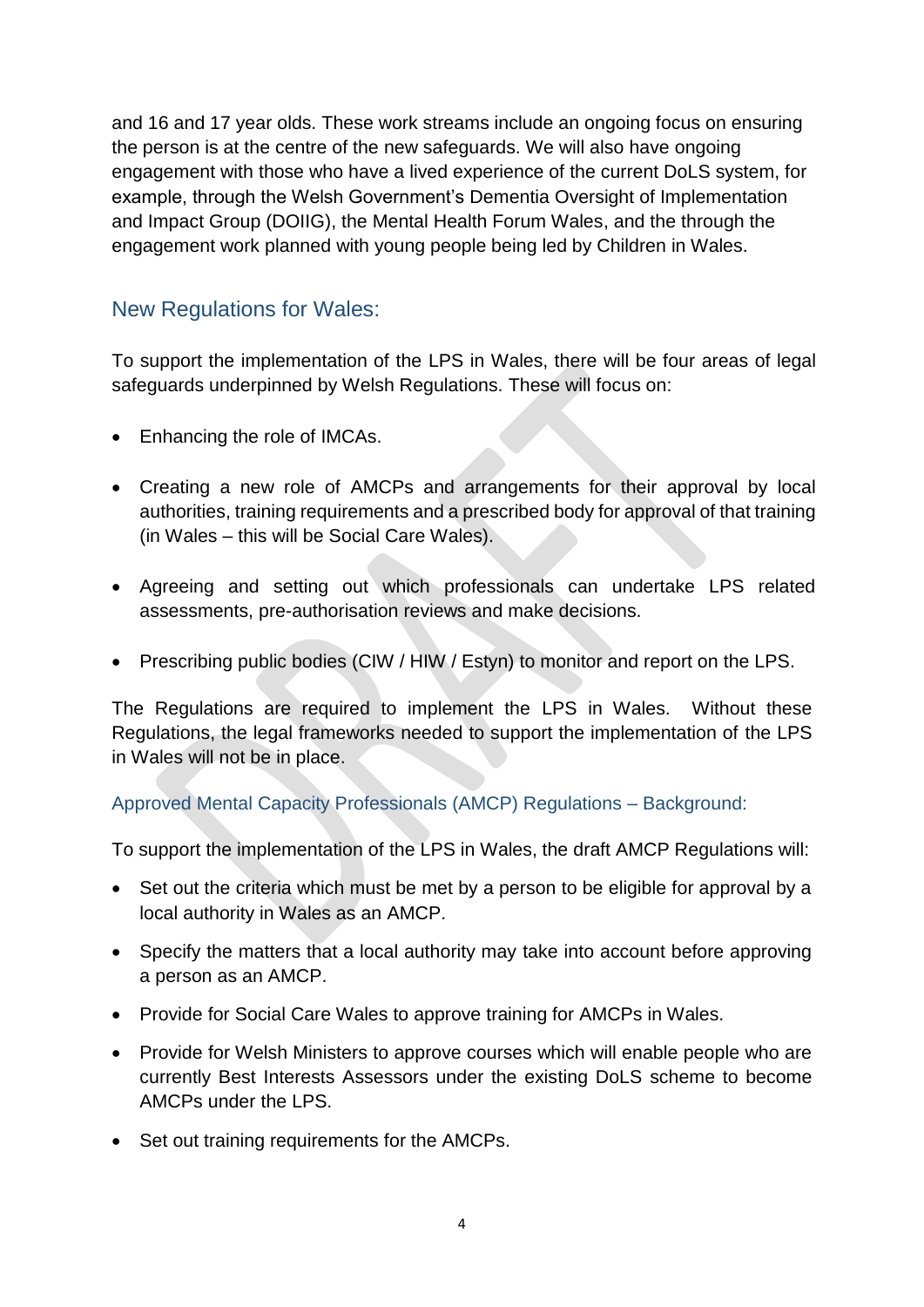- Include provision for the circumstances when a person's approval as an AMCP will be suspended and specify when approval will end.
- Enable a local authority to approve Best Interests Assessors as AMCPs, who successfully complete a conversion course, if the local authority is satisfied they meet other criteria set out in the Regulations.

### Independent Mental Capacity Advocate (IMCA) Regulations – Background:

The IMCA Regulations will support the planned implementation of the LPS by amending our existing IMCA Regulations (the Mental Capacity Act 2005 (Independent Mental Capacity Advocates (Wales) Regulations 2007) to reflect the changes taking place and which enhance the existing role and functions of IMCAs, under Schedule AA1 of the UK Mental Capacity Act 2005.

The purpose of an IMCA is to support P (the person) to participate in decisions; to ascertain P's views, wishes and feelings; to ascertain alternative courses of action including less restrictive options (in terms of the person's care, support or treatment); to report these to the Responsible Body; and to maintain contact with P.

Every person subject to the LPS will have ongoing representation and support from either an 'Appropriate Person' or an IMCA. It is the duty of the Responsible Body (health boards and local authorities in Wales) to ensure that there is an Appropriate Person or IMCA provided as soon as an application for an authorisation of a person's deprivation of liberty is made. IMCAs must be enabled to act independently of the person or body instructing them.

Under the LPS, the Responsible Body is required to take reasonable steps to appoint an IMCA if:

- the person has capacity to consent to the appointment and makes a request; or
- the person lacks capacity to consent, unless the Responsible Body is satisfied that being represented and supported by an IMCA would not be in the person's best interests.

The purpose of the IMCA is to represent and support people who lack the capacity to make important decisions about their care, support or treatment. The duty to take reasonable steps to appoint an IMCA, however, does not apply if there is an Appropriate Person to represent and support the person. In most cases, this will be a family member or friend of the person. IMCAs will work with and support people who lack the relevant capacity, and represent their views to those who are working out the best interests of the cared-for person. When there is no suitable individual to act as an Appropriate Person, in most cases an IMCA will help represent and support the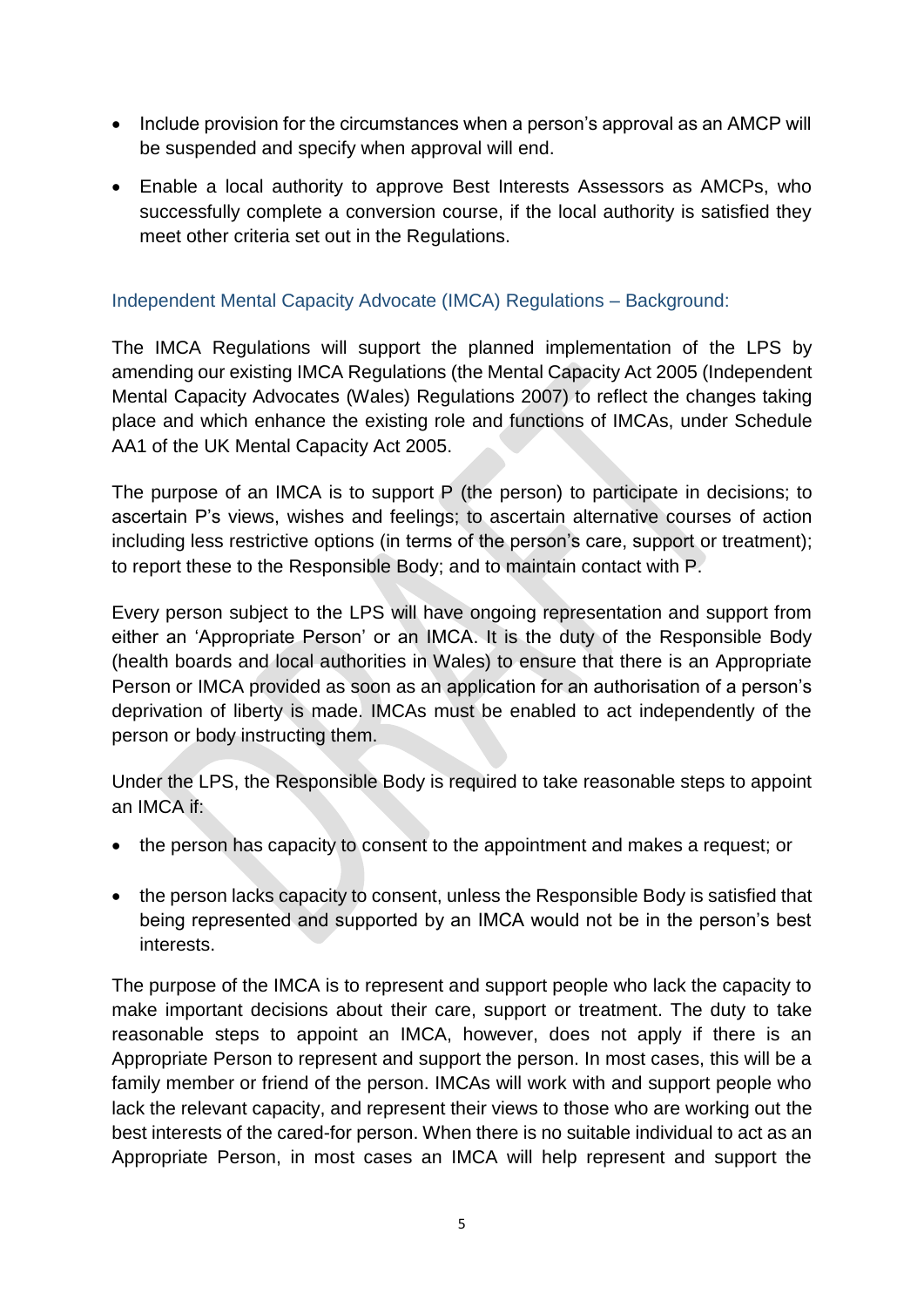person. An IMCA must also be appointed to support the Appropriate Person to represent and support the person where they request one.

Who Can Undertake Assessments, Determinations and Pre-Authorisation Reviews – Background:

The main purpose of these Regulations is to set out who is eligible to undertake certain assessments under the LPS and make the decisions about three authorisation conditions. These conditions are:

- The person lacks capacity to consent to the arrangements (care, support or treatment), known as "the mental capacity" assessment.
- The person has a mental disorder, known as "the medical/diagnostic" assessment.
- The arrangements are necessary to prevent harm to the cared-for person and proportionate in relation to the likelihood and seriousness of harm to the cared-for persons, known as the "necessary and proportionate" assessment.

These assessments are central to the LPS process. Before an LPS authorisation can be given, a pre-authorisation review must be carried out by someone independent from those providing the day-to-day care, support or treatment. This must review the assessments and determine whether the "authorisation conditions" are met (i.e. that the three assessments have reached the appropriate conclusion). Only once the preauthorisation review has been concluded can the Responsible Body give an authorisation of the deprivation of liberty.

### Monitoring and Reporting Regulations – Background:

The Regulations on monitoring and reporting are required to support the implementation of the LPS in Wales. Without these Regulations, there will be no monitoring of the operation of the LPS, which would be to the detriment of some of the most vulnerable individuals in Wales. HIW, CIW and Estyn are the most appropriate bodies to monitor and report on the operation of the LPS in Wales. It is a matter of public record already that they will have a key role in the implementation and operation of the new system. The Regulations on monitoring and reporting will give HIW, CIW and Estyn the power to:

- A. Visit a setting where an authorised deprivation of liberty is being carried out.
- B. Meet with cared-for persons (either in the settings where the authorised deprivation is happening or elsewhere).
- C. Require records relating to the care and treatment / support / additional learning provision of that person, and to inspect those. Specifically, HIW / CIW / Estyn can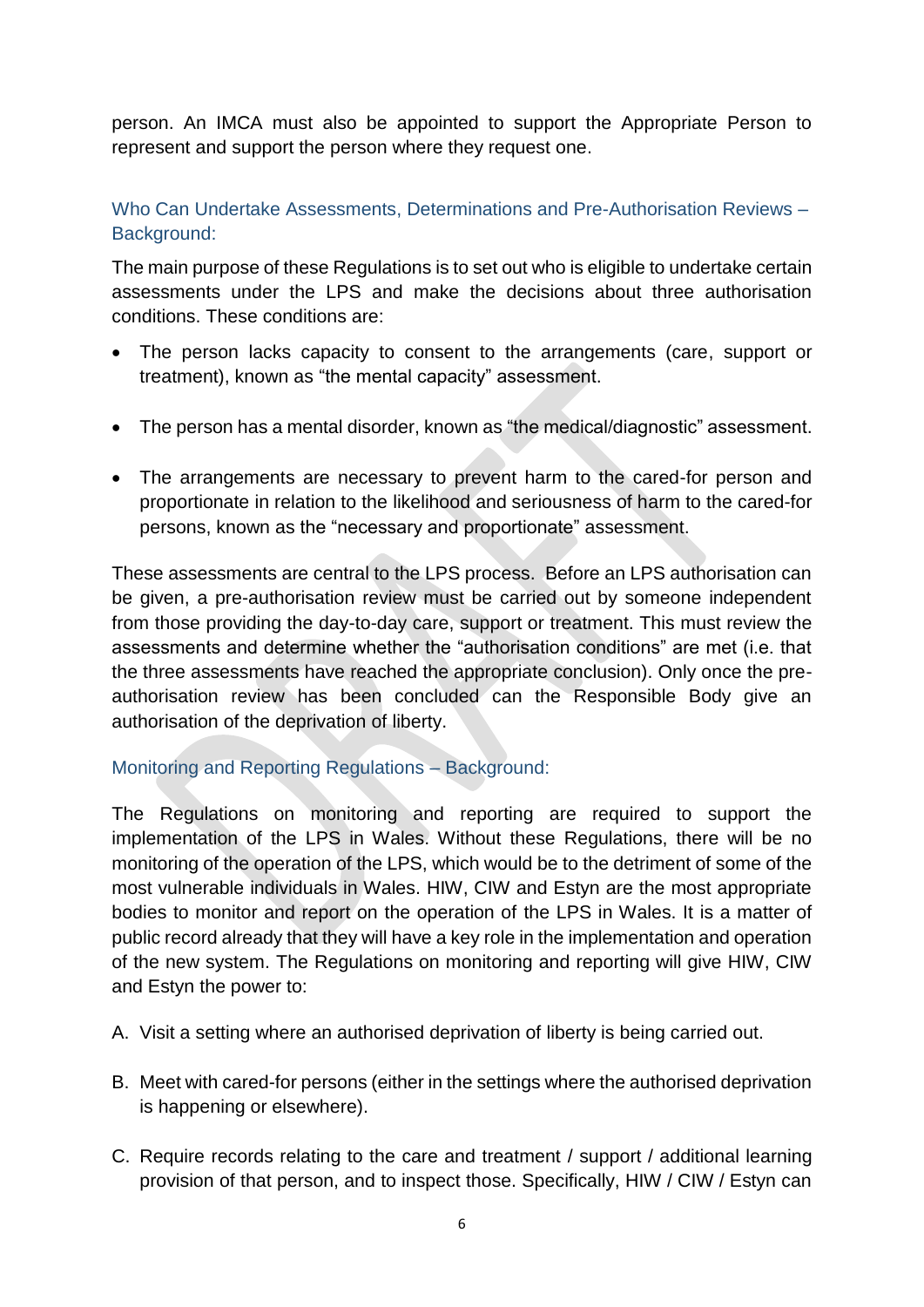request these records from a setting where an authorisation is in place before, when or after they visit the setting.

D. Issue an annual report on the operation of the LPS. It is anticipated that this will involve the publication of a tri-partite report – developed by CIW, HIW and Estyn.

The intention is that the monitoring and reporting Regulations will broadly empower the prescribed bodies to carry out the functions above. As the new LPS system will also apply to people's own homes, monitoring and reporting on the LPS will also include these settings. The detail of how CIW / HIW / Estyn will include people's own homes as part of monitoring and reporting arrangements is being worked through, and further detail will be included as part of the UK Government Code of Practice for the LPS and the Monitoring and Reporting Strategy for Wales, which is currently being developed.

With the view to ensuring there is consistency across the health boards and local authorities in Wales on how the LPS is being monitored, Welsh Government is working with partners to develop a National Minimum Data Set (NMDS) on the LPS for Wales. The NMDS is comprised of a set of key data items on the LPS – that we would expect the Responsible Bodies (health boards and local authorities) to collect. It includes data items on the protected characteristics of those individuals where there has been an application under the LPS to authorise the care, support or treatment arrangements that amount to a deprivation of liberty, where an individual lacks the mental capacity to agree to these arrangements.

The UK Government has led on the development of a NMDS for England. This NMDS data set has been considered by the Monitoring and Reporting Sub Group for the LPS in Wales – and has been amended to reflect the position for Wales. With the view to agreeing the NMDS for Wales, Welsh Government officials have submitted a data development proposal to the NHS Digital Health and Care Wales. The proposal has been considered by the Welsh Information Development Group of the Welsh Information Standards Board (WISB). Welsh Government and Digital Health and Care Wales are now working with the health boards and local authorities, with the view to agreeing each of the data items included in the NMDS and its future collection. A series of workshops have been held with stakeholders. Health boards and local authorities have also completed impact assessments on the future collection of the NMDS. A full data development proposal will now be submitted to WISB, with the view to agreeing a Data Standards Change Notice (DSCN).

### Plans for the Implementation of the LPS in Wales:

Plans for the implementation of the LPS in Wales are aligned with that of the UK Government, as the parent act for the draft Regulations – the Mental Capacity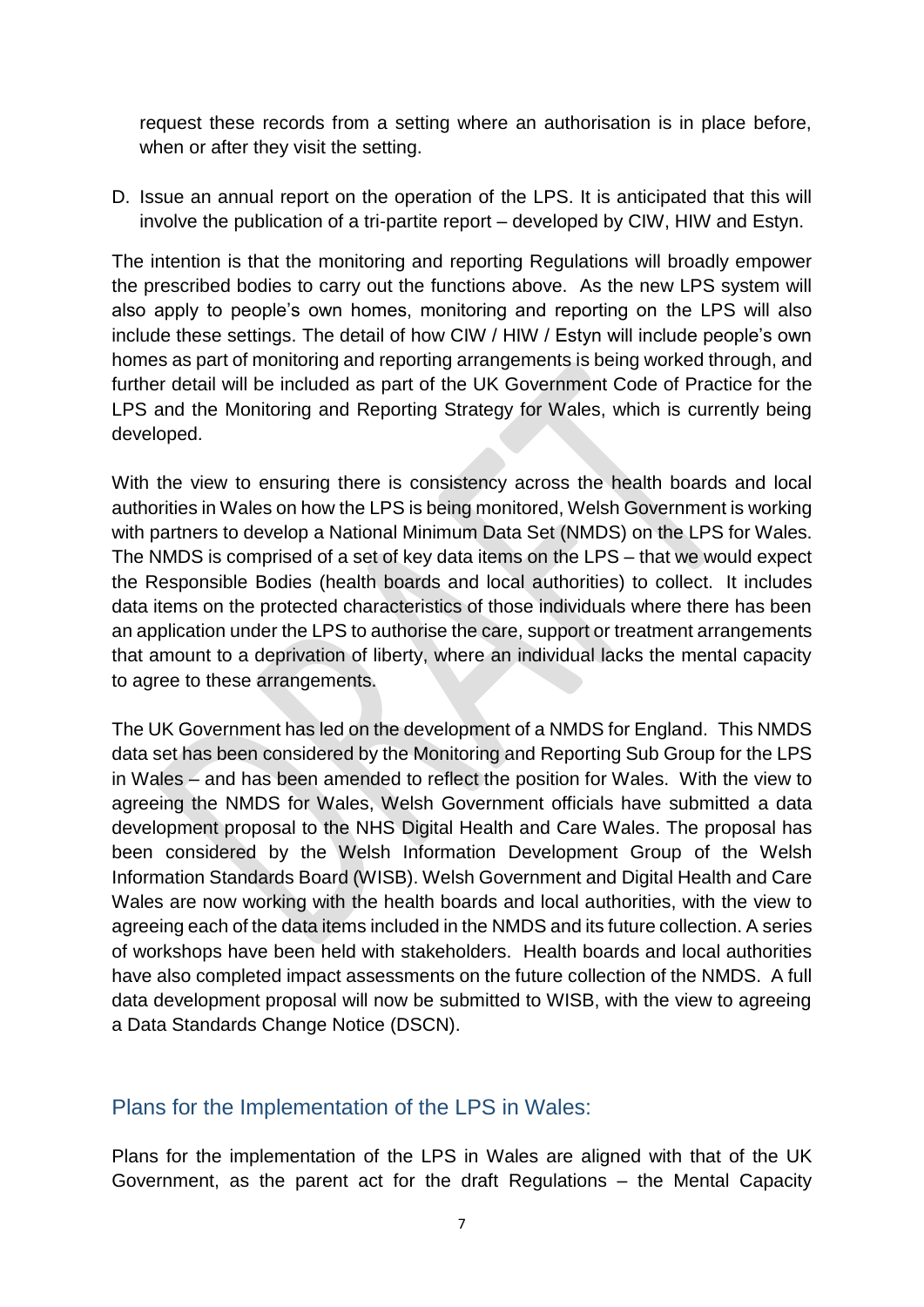(Amendment) Act 2019 – is UK Government led legislation. The UK Government are planning to consult on draft Regulations for England and a draft Code of Practice for England and Wales. Welsh Government is consulting on the draft Regulations for Wales at the same time.

How will the proposal affect different groups of children (e.g. those from ethnic minority communities, children who have experienced adverse childhood experiences (ACEs), children living in poverty, children with a disability, children living in Welsh speaking households and children in Welsh medium education etc.)

The new safeguards will protect the Article 5 Rights (under the European Convention on Human Rights) of young people aged 16 and 17 who lack mental capacity (to consent to their health and/or social care, support or treatment). This will include young people from ethnic minority communities, those with disabilities, those living in poverty, and those in Welsh speaking households. As part of the NMDS for the LPS currently being developed, we will collect data on protected characteristics with the view to monitoring the impacts of the LPS on different groups on an ongoing basis. We will also use the consultation period to gather further evidence of impacts on those with protected characteristics, children and young people with Adverse Childhood Experiences, young people living in Welsh speaking households, and those living in poverty. Welsh Government will also be engaging with stakeholders regarding a draft Workforce Plan and Training Framework – to ensure the LPS workforce for Wales is in place and has the necessary skills and competencies to provide support. The Workforce Plan and Training Framework includes a specific reference to cultural competency to ensure children and young people from ethnic minority communities are supported appropriately.

## What evidence have you used to inform your assessment, including evidence from children or their representatives?

As part of overall governance arrangements for the implementation of the LPS in Wales (see next section of the CRIA), we have established a specific sub group on 16 / 17 year olds, which includes representatives from health boards, local authorities, Social Care Wales, the Children's Commissioner, and front line practitioners with experience of working with children who lack capacity – with the view to ensuring we are developing draft Regulations for Wales that take account of the needs of young people. Through the 16 /17 year old sub group, there has been a specific focus on looking at the LPS from the perspective of the young person, with the view to promoting children's rights as part of the LPS, and ensuring we develop information and supporting materials for young people that reflect their needs. Alongside the work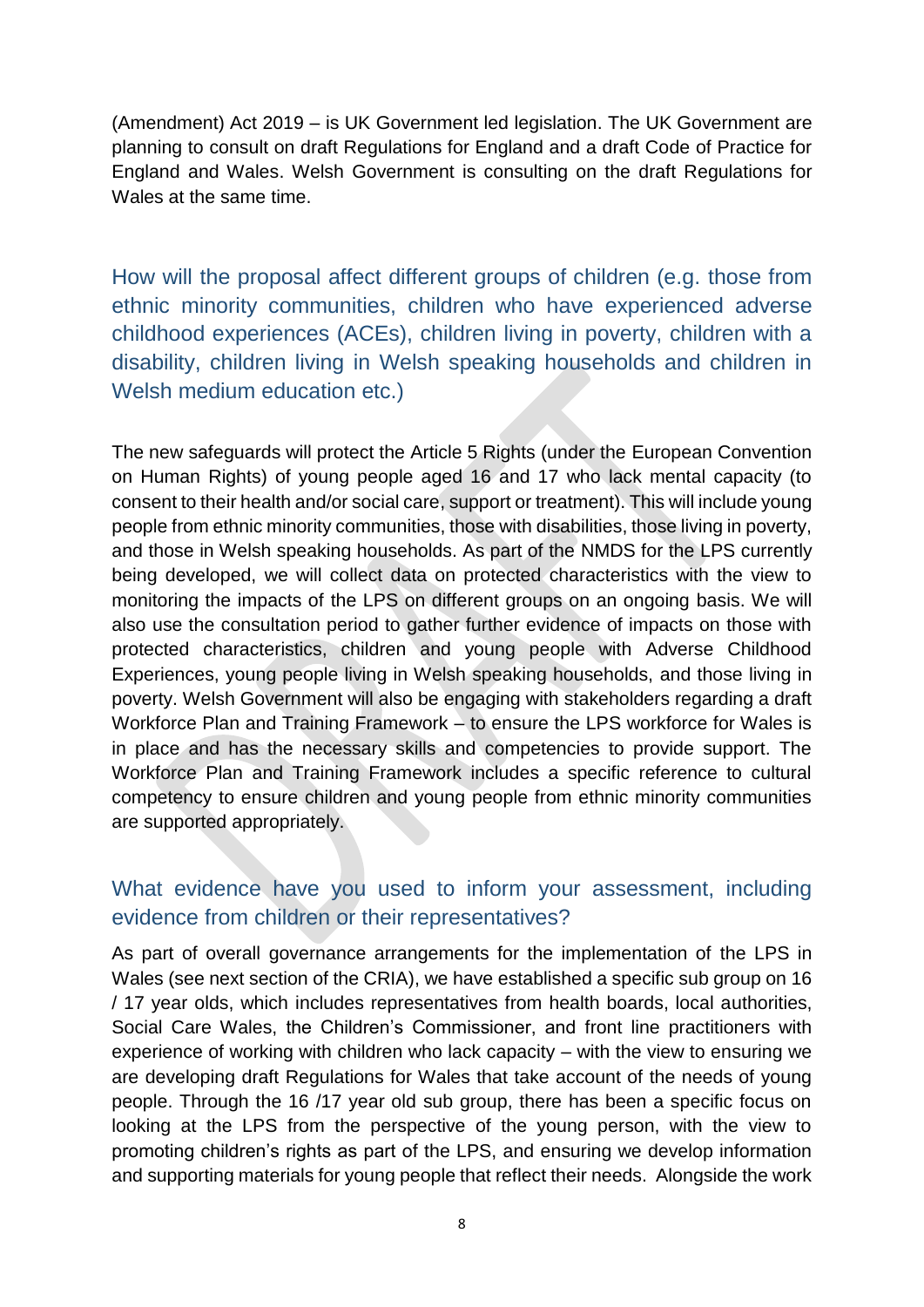of the 16 / 17 year old sub group, Welsh Government is also working with Children in Wales to engage with young people as part of the consultation on the draft Regulations. The engagement sessions planned will help to ensure the Regulations for Wales and also the Code of Practice for the LPS (as we can feedback findings to the UK Government if there are specific points we would want to include as part of the Code of Practice) – are informed by the views of young people.

### Collaboration and Consultation with Stakeholders:

As highlighted in the previous section, Welsh Government has established specific governance arrangements to support the development and implementation. This includes the establishment of an LPS National Implementation Steering Group for Wales in March 2020. Members of the Steering Group include representatives from health boards, the NHS, Social Care Wales, HIW, CIW and Estyn – and where there is an emphasis on working collaboratively and working across the sub-groups to ensure a comprehensive and coherent approach.

The LPS National Implementation Steering Group reports to the recently established Together for Mental Health Ministerial Delivery and Oversight Board, which is chaired by Deputy Minister for Mental Health and Wellbeing.

We have also established specific work streams / sub-groups to support the development of the Regulations and to plan for implementation. These sub groups are focussed on monitoring and reporting; workforce and training; transition arrangements (as we move from DoLS to the LPS); and 16/17 year olds. These work streams include an ongoing focus on ensuring the person is at the centre of the new safeguards.

The work of the sub group on 16/17 Year Olds has helped to ensure that the needs of children and young people are reflected throughout the LPS including the draft Regulations, the draft Workforce Plan and Training Framework for the LPS, and the draft Monitoring and Reporting Strategy for the LPS in Wales. Welsh Government will be engaging with stakeholders regarding the draft Workforce Plan and Training Framework, and the draft Monitoring and Reporting Strategy alongside the consultation on the draft Regulations.

We will also have ongoing engagement with those who have a lived experience of the current DoLS system, for example, through the Welsh Government's Dementia Oversight of Implementation and Impact Group (DOIIG) and through the 3 Nations Group on Dementia (which is chaired by a member of the DOIIG), as well as with the Mental Health Forum (supported by Practice Solutions). Through the work being planned by Children in Wales for the consultation on the draft Regulations, we will also be engaging with young people.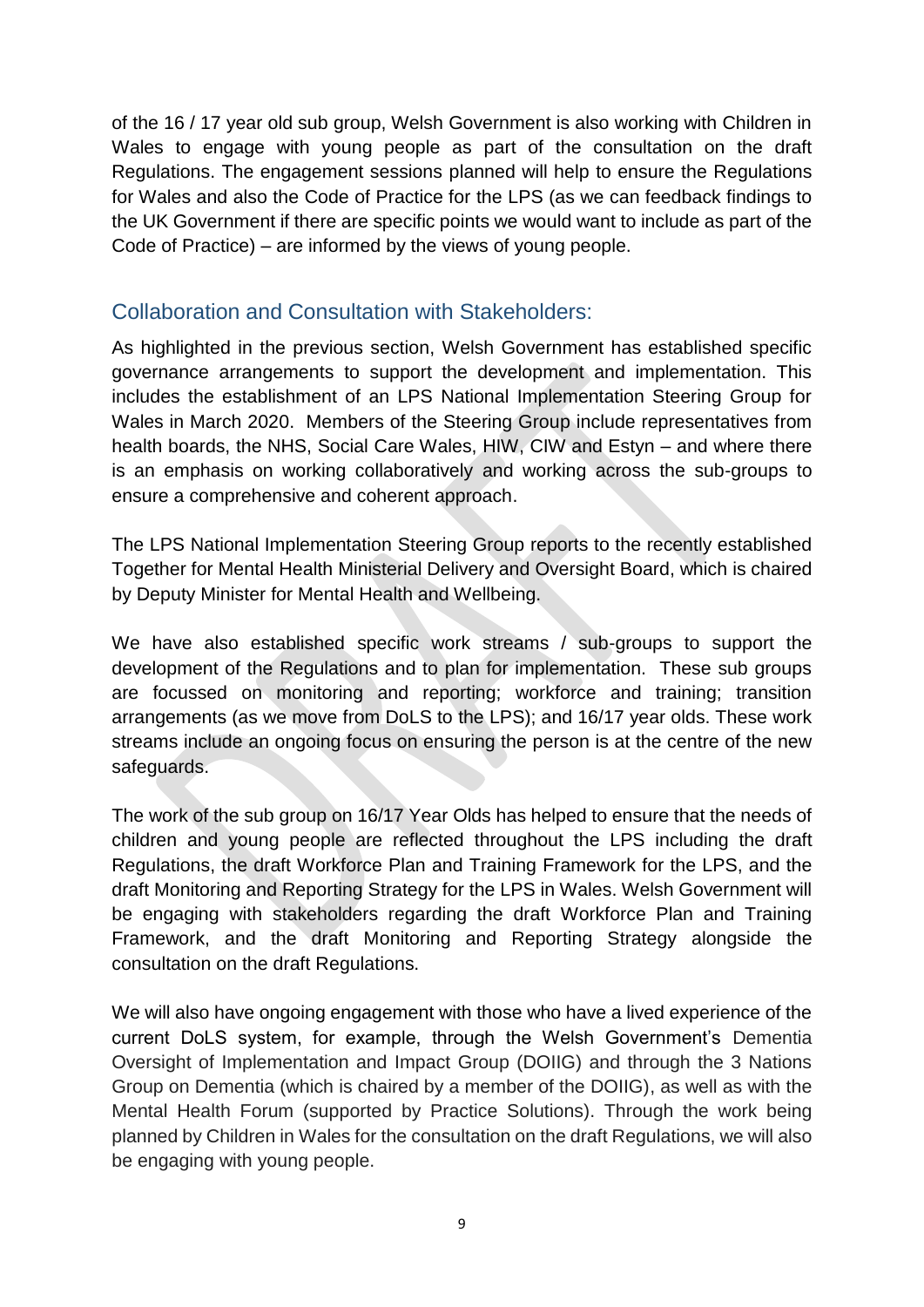In the lead up to consulting on the draft Regulations for Wales (and as part of a wider LPS Engagement Plan) Welsh Government officials have met with key stakeholders, including officials from the office of the Children's Commissioner, the office of the Older People's Commissioner, the WCVA, Care Forum Wales and safeguarding boards.

Welsh Government will be consulting on the draft Regulations for Wales for a period of 16 weeks. As part of this consultation, there will be a specific focus on the rights of children and young people. The draft CRIA will be published alongside the draft Regulatory Impact Assessment, and we will seek specific additional evidence on the anticipated impacts on children's rights in order to test the assumptions co-produced through our cross sector sub-groups.

Through the 16/17 Sub group on the LPS – we have also engaged with stakeholders regarding our initial analysis of the articles of the UNCRC and how they will be supported by the LPS. A session was held in January 2021, where the 16/17 Sub Group looked at the LPS from the perspective of the young person, and identified ways in which the safeguards will help to protect and promote the rights of children and young people. Annex 1 to this CRIA has been informed by the session held in January.

In line with article 17 of the UNCRC (every child has the right to reliable information from a variety of sources, and governments should encourage the media to provide information that children can understand) we plan to publish Plain English and Easy Read versions of the draft Regulations, a Plain English / Easy version of the Explanatory Memorandum and Regulatory Impact Assessment, and an Easy Read consultation response form. These will be available on the Welsh Government consultation website.<sup>2</sup>

## How have you consulted with children and young people?

1

There is ongoing engagement with the Youth Parliament on mental health related matters.

As part of the consultation on the draft LPS Regulations, there will be specific appropriate and sensitive engagement with young people – including those with lived experience of where their care, support or treatment has amounted to a deprivation of their liberty, and where this has been authorised under previous arrangements. Welsh Government is working with Children in Wales to engage with young people as part of the consultation on the draft Regulations. The engagement sessions planned will help

<sup>&</sup>lt;sup>2</sup> [Welsh Government Consultation on the LPS for Wales \(Welsh\)](https://llyw.cymru/gweithdrefnau-amddiffyn-rhyddid) Welsh Government Consultation on [the LPS for Wales \(English](https://gov.wales/liberty-protection-safeguards))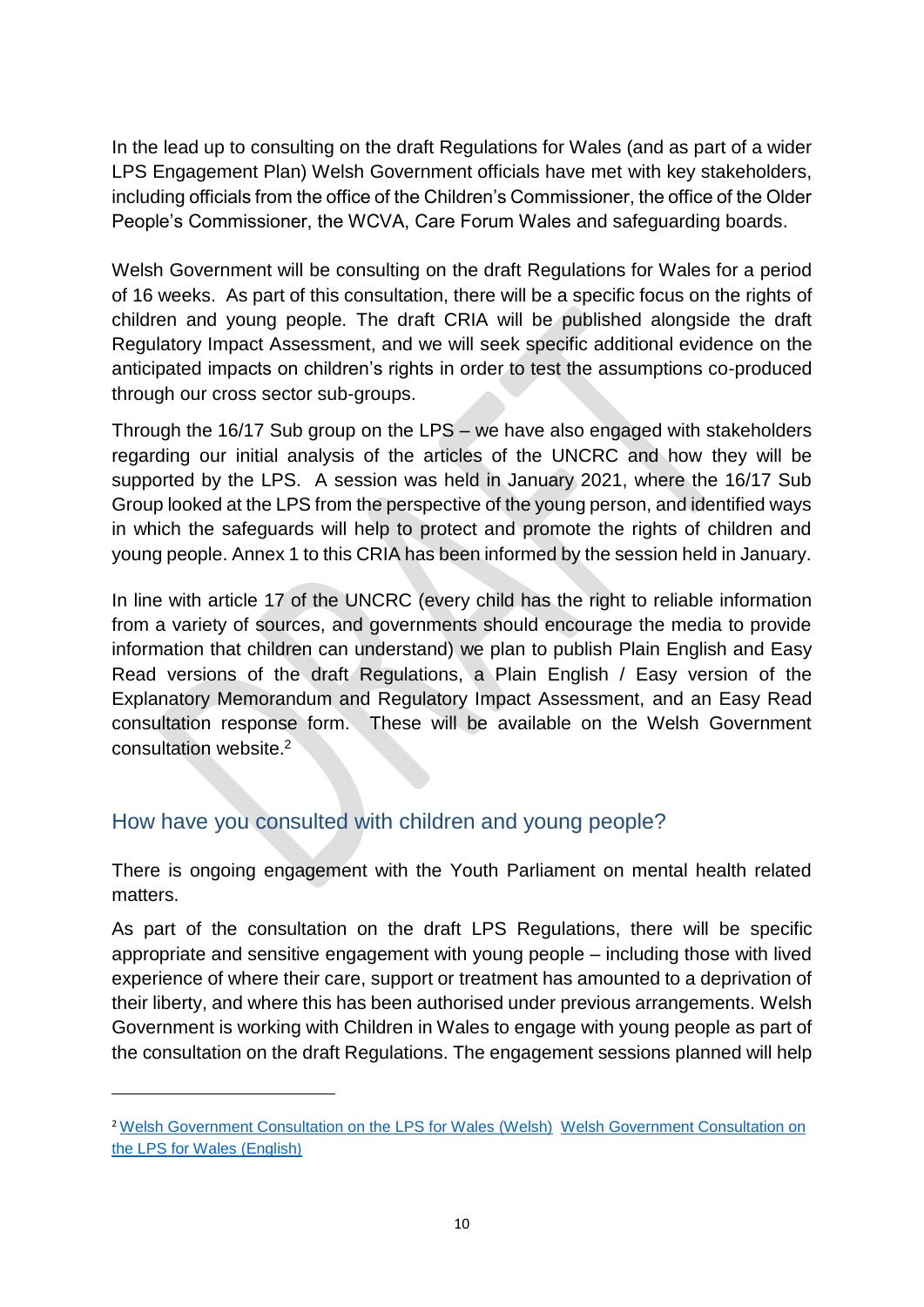to ensure the Regulations for Wales and also the Code of Practice for the LPS (as we can feedback findings to the UK Government if there are specific points we would want to include as part of the Code of Practice) – are informed by the views of young people.

## Impacts on children's rights:

The Rights of the Children and Young Persons (Wales) Measure 2011 requires policy to have due regard to the rights contained within the United Nations Convention on the Rights of the Child (UNCRC).The inclusion of 16 and 17 year olds into the LPS provides a more proportional route to legal safeguards (as opposed to applications to the Court of Protection) achieving parity with the safeguards currently available to persons aged 18 and over. The development of the new Regulations for Wales and the implementation of the LPS in Wales will take account of the rights of the child under the UNCRC.

We anticipate that the implementation of the LPS in Wales will have a positive impact on Children and Young People through enhanced arrangements to secure their views, wishes and feelings and supporting them to participate in decisions about their care, support or treatment. Annex 1 sets out the individual articles of the UNCRC and considers how they will be supported by the LPS. This includes a specific focus on how the LPS increases children's access to their rights (and / or increases access to services and resources that give access to rights), and how they enable children and young people to participate and take advantage of their rights.

As part of Annex 1, we have also considered how the implementation of the LPS will impact on the rights of different groups of children (including children and young people from minority ethnic communities, those living in poverty, and children and young people with disabilities).

## Positive Impacts:

We anticipate that the LPS and the draft Regulations for Wales will support children's rights in a number of different ways. The LPS safeguards are there to:

- Create a new simplified legal framework which is accessible and clear to all affected parties with independent support and scrutiny of decision making.
- Deliver improved outcomes for persons deprived of their liberty and their families / unpaid carers by ensuring views, wishes and feelings are heard and the least restrictive options implemented.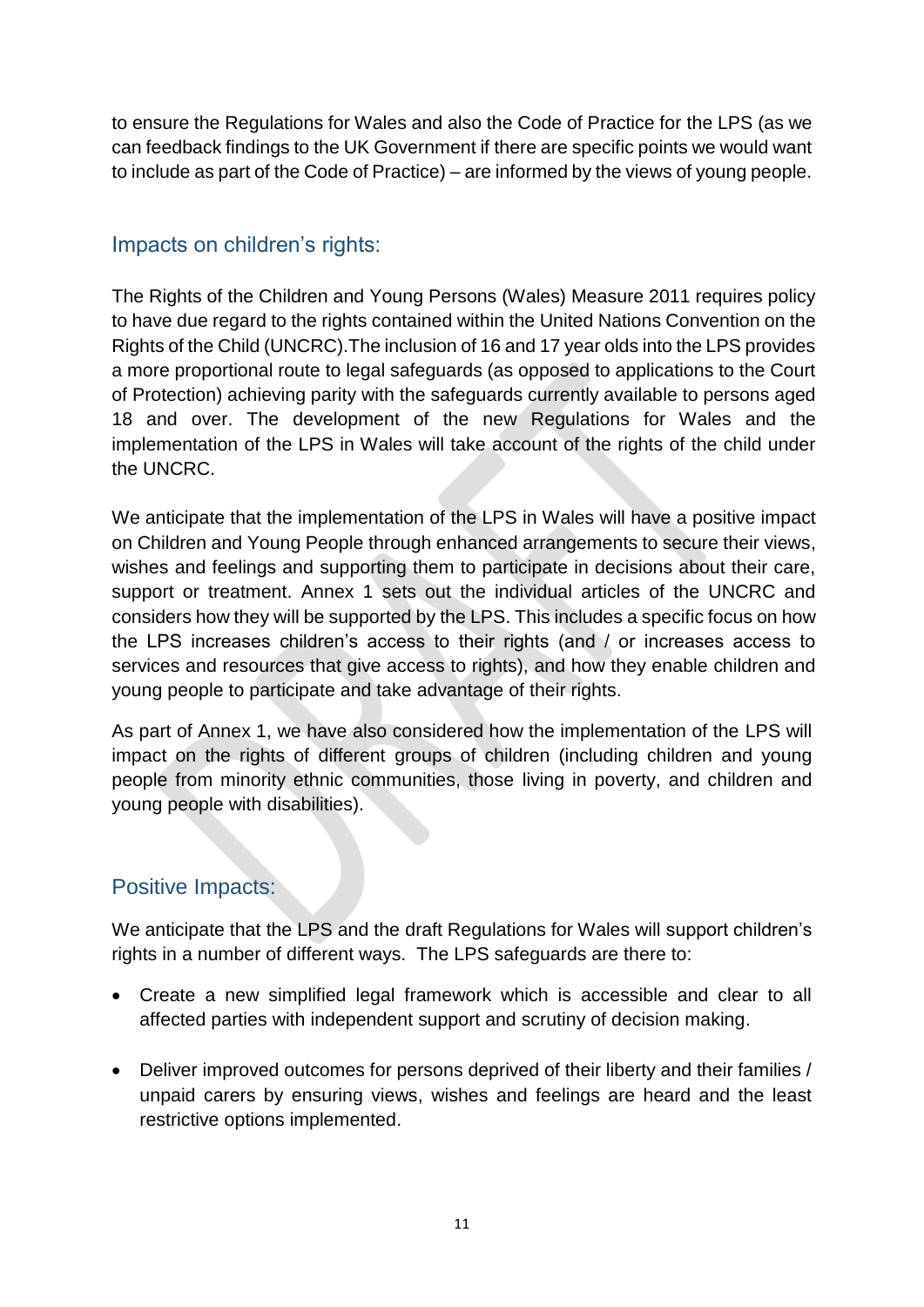- Provide a simplified authorisation process capable of operating effectively in all settings.
- Ensure that the Mental Capacity Act works as intended, by placing the person at the heart of decision-making and that it is compliant with Article 8 of the European Convention on Human Rights (right to **r**espect for a person's private and family life, the home and their correspondence, subject to certain restrictions that are "in accordance with law" and "necessary in a democratic society").

#### IMCAs:

As soon as a referral is made to the Responsible Body, the Responsible Body must take reasonable steps to appoint an Independent Mental Capacity Advocate (IMCA), unless there is someone else (such as a family member or someone else close to the person) who could act as the Appropriate Person. The Appropriate Person and the IMCA's role will be to represent and support the person through the process. When arrangements are proposed, the Responsible Body must take practicable steps, such as providing information, to ensure that the person, and the Appropriate Person understand the process. The role of the IMCA is an important safeguard in the LPS to ensure that the voice and interests of the individual are at the heart of decision-making about their care, support or treatment. In particular, an IMCA should ensure that the person's wishes and feelings are represented throughout the LPS process, which is reflected in the draft Code of Practice for the LPS. An Appropriate Person will also be able to seek support from an IMCA.

### AMCPs:

The AMCP is a new role within the LPS and the health and social care workforce. The AMCP replaces and develops the role of the Best Interests Assessor under the DoLS and is loosely modelled on the Approved Mental Health Professional role.

AMCPs will play a critical role in supporting the rights of those who lack mental capacity and ensuring that the Humans Rights of people in Wales are better protected. Their role will be fundamental to promoting the key principles of the Mental Capacity Act 2005, which are:

- A person must be assumed to have capacity unless it is established otherwise; a person is not to be treated as unable to make a decision, unless all practicable steps to help them do so have been taken without success.
- A person is not to be treated as unable to make a decision merely because an unwise decision is made.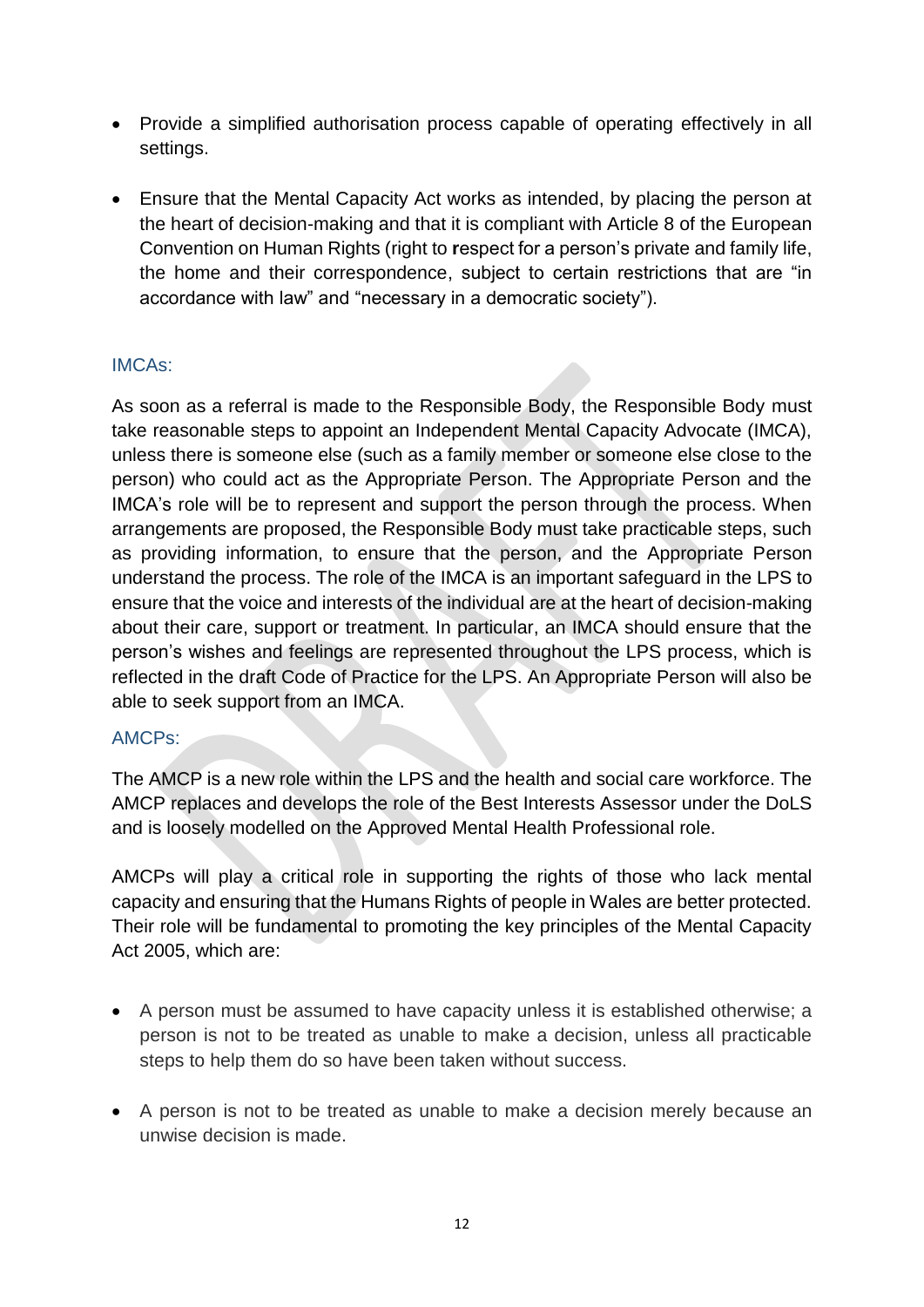- An act done, or decision made, under this Act for or on behalf of a person who lacks capacity must be done, or made, in his best interests.
- Before making any decision or undertaking any act, care must be taken to avoid restricting the person's rights and freedom of action.

Before a Responsible Body (a local authority or a health board in Wales) can decide whether to authorise arrangements amounting to a deprivation of liberty, a preauthorisation review of the person's case must be carried out and the appropriate determination made. An AMCP will carry out the pre-authorisation review of the person's case if:

- it is reasonable to believe that the person does not wish to reside in the place proposed in the arrangements;
- it is reasonable to believe that the person does not wish to receive care, support or treatment at the place proposed in the arrangements;
- the proposed arrangements are for the person to receive care, support or treatment mainly in an independent hospital;
- the Responsible Body refers the case to an AMCP and the AMCP accepts the referral.

AMCPs are also required, if appropriate and practicable, to meet the person, and consult with those involved in their care, support or treatment, and those with an interest in the person's welfare, such as family members, or take any further action. In many cases, AMCPs will be expected to consider whether alternative arrangements can be put in place which minimises the restrictions placed on the person and/or prevents a deprivation of liberty. In their role – they will help to support children and young people to access their rights under the UNCRC.

#### Monitoring and Reporting:

The LPS will apply to all 16/17 year olds who lack mental capacity in all settings, including their own home. Monitoring and reporting will help to protect their rights by ensuring proposed deprivations of liberty are scrutinised, authorised and reviewed effectively; ensuring authorisations are being carried out properly; by preventing abuse (aligning with the Operational Protocol to the Convention Against Torture); identifying national and local trends in the operation of the LPS; and promoting high standards informed by data on protected characteristics.

Who can undertake assessments, determinations and pre-authorisation reviews:

The LPS will provide strengthened authorisation and review that is compliant with Article 5 of the European Convention on Human Rights (ECHR). Undertaking assessments will determine whether three authorisation conditions are met – thereby protecting the rights of those who lack mental capacity to agree to the proposed care,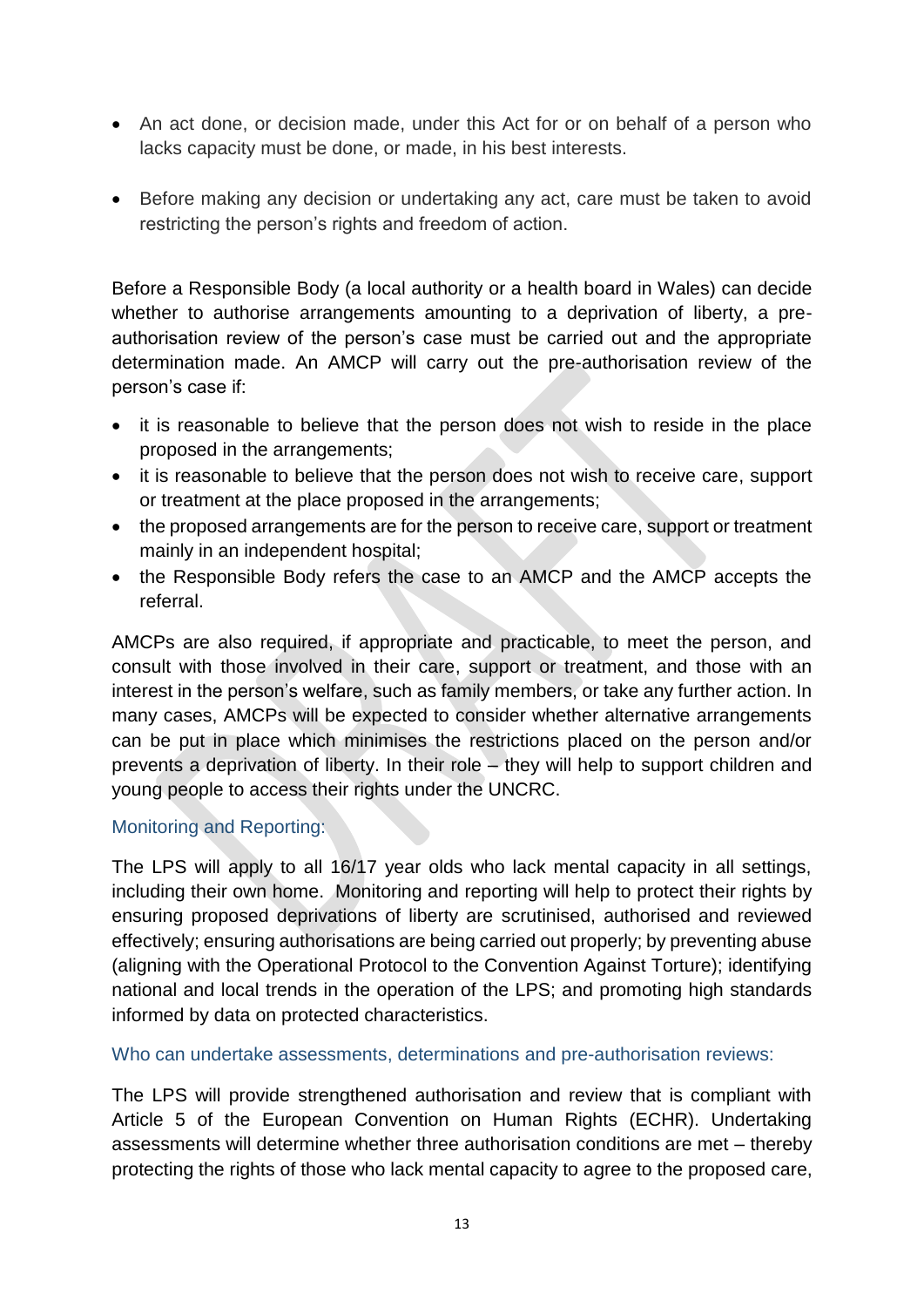support or treatment arrangements. The assessments that will be undertaken are a medical assessment, a mental capacity assessment to determine if the person lacks capacity, and an assessment to determine if the care, support or treatment arrangements are necessary and proportionate.

## Negative Impacts:

The restriction of anyone's liberty, particularly those who lack capacity, are actions of last resort. Although the LPS will overall support the rights of children and young people in Wales, the independent support and scrutiny of the decisions required seek to provide balance and a focus on best interests and improving outcomes which in turn result in the least restrictive option. In particular, there has to be balance between Article 5 of the ECHR (everyone has the right to liberty and security of person) and Article 8 (which protects a person's right to respect for their private and family life). The CRIA will be kept under review and we will use the consultation on the draft Regulations to gather further evidence of potential negative impacts and unintended consequences from stakeholders.

## UNCRC articles that are most relevant to the LPS:

DoLS authorisations only authorise the actual deprivation of liberty, whereas the LPS authorisations authorise the arrangements for care that give rise to the deprivation of liberty. This is an important distinction, since the new process focuses more on the support and care of the child. There are links to Article 6 (ensuring children develop to their full potential), Article 18 (support services for children), Article 23 (dignity for disabled children) and Article 27 (adequate standard of living).

The UNCRC Articles and children's rights most relevant to the LPS include the following:

### **Article 3: The best interests of the child must be a top priority in all decisions and actions that affect children.**

Best interest decisions are at the heart of the LPS informed by person centredplanning wherever statutory duties arise. There will be a specific focus on establishing and reinforcing the young person's views, wishes and feelings as part of the LPS assessment, authorisation and review processes, alongside an ongoing consideration of what are the least restrictive options for care, support or treatment.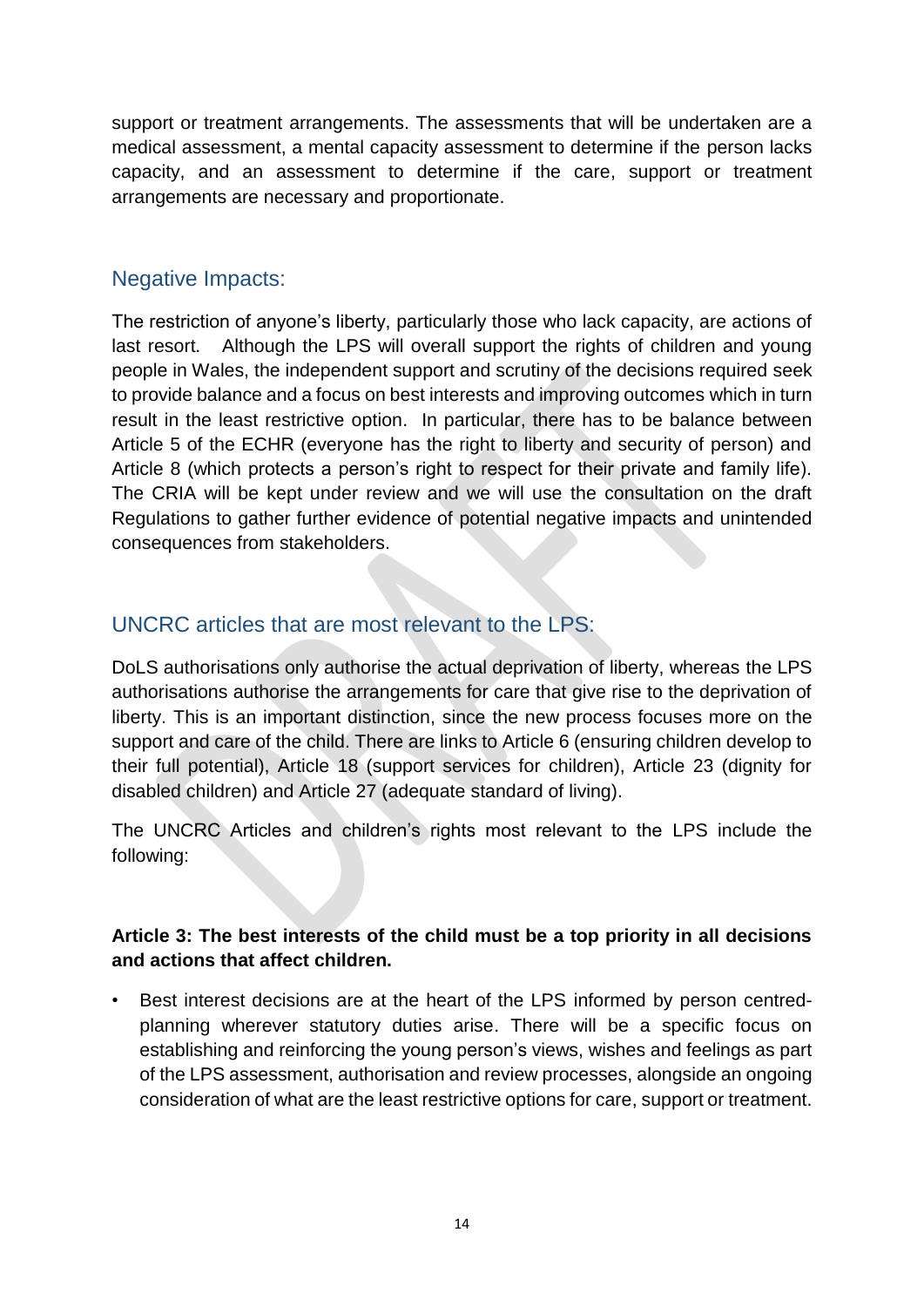**Article 19: Governments must do all they can to ensure that children are protected from all forms of violence, abuse, neglect and bad treatment by their parents or anyone else who looks after them.**

- Article 19 is also fundamental to the implementation of the LPS. The safeguards are all about ensuring that before a person is deprived of their liberty all alternative options are explored and scrutinised before it can be authorised and is then subject to review at agreed intervals to ensure those decisions remain robust and the care, support or treatment arrangements are necessary and appropriate.
- Through the assessment, authorisation and review processes, there will be a continued focus on safeguarding and ensuring that the individual is protected from violence, abuse, neglect and bad treatment.

**Article 20: If a child cannot be looked after by their immediate family, the government must give them special protection and assistance. This includes making sure the child is provided with alternative care that is continuous and respects the child's culture, language and religion.**

• The safeguards provided by the LPS are there to support those who lack mental capacity and whose care, support or treatment amount to a deprivation of liberty. For those young people subject to the LPS, whether living with their family or not, the safeguards are in place to ensure that their rights are protected and that their care, support or treatment is necessary and proportionate, the least restrictive possible and in their best interests.

**Article 23: A child with a disability has the right to live a full and decent life with dignity and, as far as possible, independence and to play an active part in the community. Governments must do all they can to support disabled children and their families.**

- Article 23 is also at the heart of the Liberty Protection Safeguards. The safeguards are there to protect the rights and interests of those young people by ensuring their views and wishes inform the development of their care, support or treatment and that they, and their Appropriate Person, can access support to ensure they are heard.
- For those young people with disabilities, the safeguards will help to support their right to live a full and decent life with dignity and (as far as possible) independence. In any decision or act that affects them, the principles of the Mental Capacity Act mean that these should be in their best interests and also the least restrictive option.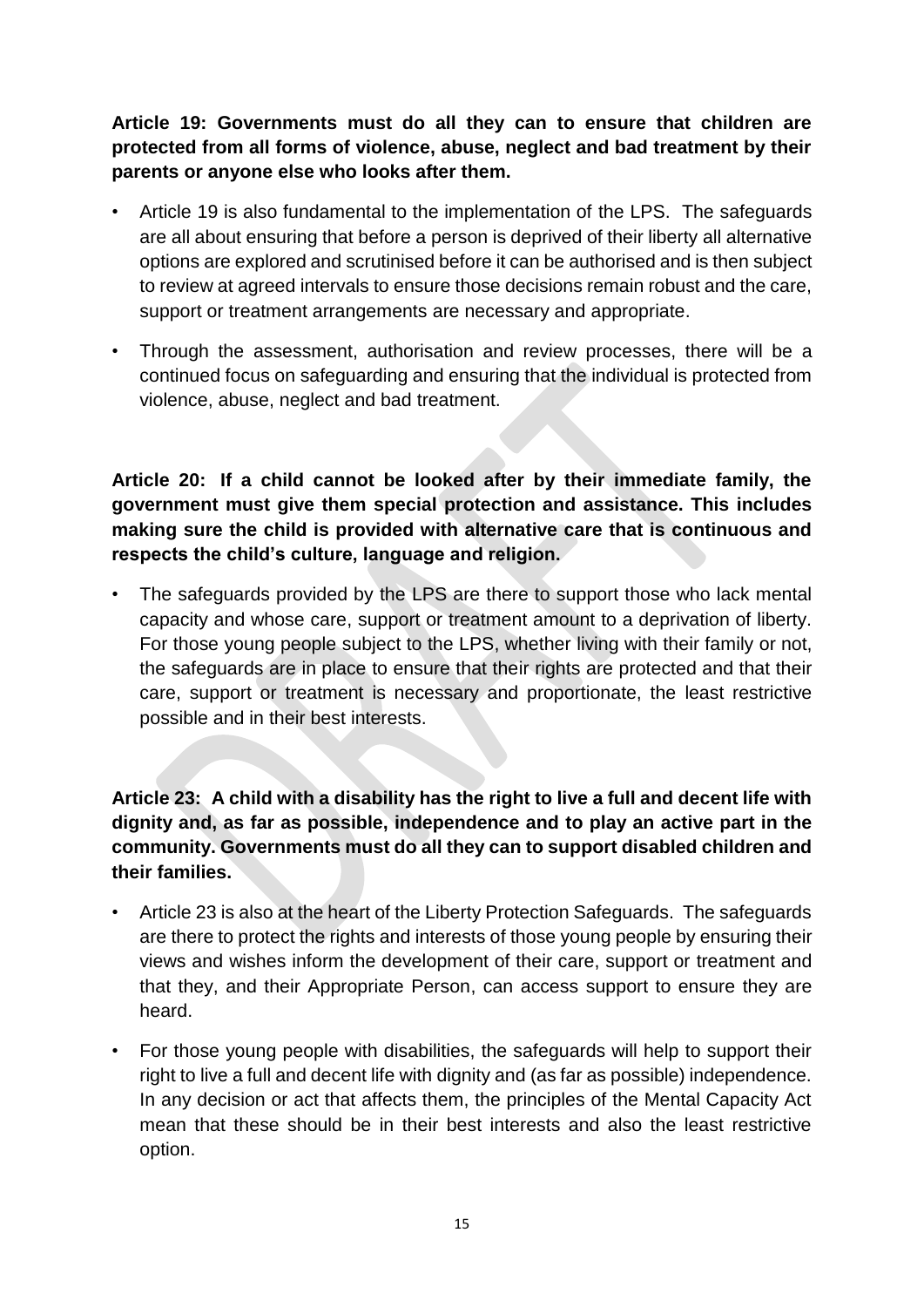Annex 1 to this CRIA provides further information on the individual articles of the UNCRC and how they will be supported by the LPS in Wales.

## Measuring Impact:

To support the implementation of the safeguards in Wales, Welsh Government will be working in partnership with Health Inspectorate Wales, Care Inspectorate Wales and Estyn to develop a Monitoring and Reporting Strategy for Wales. This will include a specific focus on measuring the impact of the LPS and the extent to which the safeguards are delivering improved outcomes. As highlighted in earlier this CRIA, a National Minimum Data Set will be developed for the LPS in Wales (which aligns with the approach being taken in England).

### Advice to Ministers:

We have considered the UNCRC when developing the draft Regulations to support the implementation of the LPS in Wales. Ministerial advice has included reference to a CRIA being undertaken. As Welsh Government consults on the draft Regulations for Wales, we will continue to embed the principles of the UNCRC across policy and the Code of Practice for the LPS – and will continue to look for opportunities to further promote children's rights.

The Minister for Health and Social Services, the Deputy Minister for Mental Health and Wellbeing and the Minister for Education and Welsh Language have been advised that this work is consistent with the requirements of the UNCRC, particularly the articles outlined above.

The Welsh Government will continue to engage with the Children's Commissioner for Wales and other stakeholders and service providers when we consult on the draft Regulations, when they are laid before the Senedd, ahead of implementation.

This CRIA has been drafted alongside the development and drafting of the Regulations to support the implementation of the LPS in Wales. It includes a specific consideration of the individual articles of the UNCRC. Welsh Government will publish the draft CRIA when it publishes the draft Regulations and Regulatory Impact Assessment for consultation. As part of the consultation, we will ask stakeholders to consider the draft CRIA, with the view to building the evidence around the impacts of the new Regulations on children's rights. Following the period of public consultation on the draft Regulations, the CRIA will be revised. An updated version of the CRIA will then be published when we lay the Regulations before the Senedd.

The CRIA includes evidence that supports the intended aims and objectives of the LPS. It provides a high level summary of how we intend to analyse and measure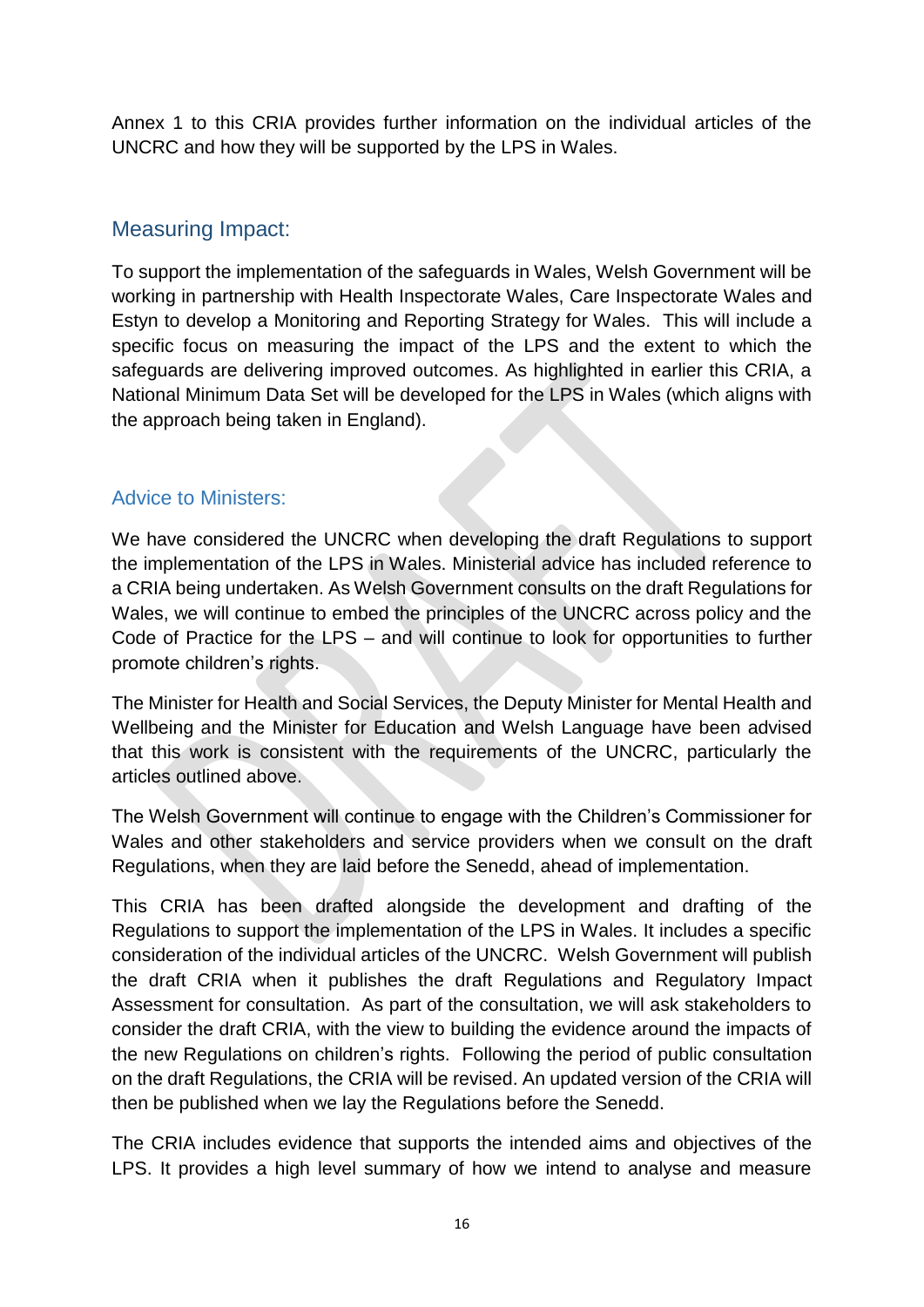impact and how it supports and promote children's rights. The CRIA also sets out how we intend to consult on the draft Regulations for Wales – and how we intend to review the CRIA following the period of planned public consultation.

### Costs and Budgets:

There are costs associated with the implementation of the LPS in Wales, which relate to workforce and training; undertaking assessments, determinations and preauthorisation reviews; the support provided by IMCAs; the role of the AMCP; the transition from DoLS to the LPS; and monitoring and reporting. A full analysis of the estimated costs for the implementation of the LPS in Wales are included in the draft Regulatory Impact Assessment for the draft Regulations. These are predominantly based on the Impact Assessment published by the UK Government for the Mental Capacity (Amendment) Act 2019<sup>3</sup> and a UK Government Updated Impact Assessment. Welsh Government has undertaken baseline work to further inform cost estimates for Wales and we will use the consultation period to gather further evidence on the anticipated impacts – including financial impacts on health boards, local authorities, Welsh Government, businesses in Wales and the Third Sector.

## Ongoing Monitoring and Review:

The CRIA will be reviewed by officials on an ongoing basis. The next review will take place as we consult on the draft LPS Regulations for Wales.

### **Mental Health and Vulnerable Groups Team**

**Welsh Government**

**March 2022**

**<sup>.</sup>** <sup>3</sup> [UK Government Impact Assessment of the Mental Capacity \(Amendment\) Act 2019](https://www.gov.uk/government/publications/impact-assessment-of-the-mental-capacity-amendment-act-2019)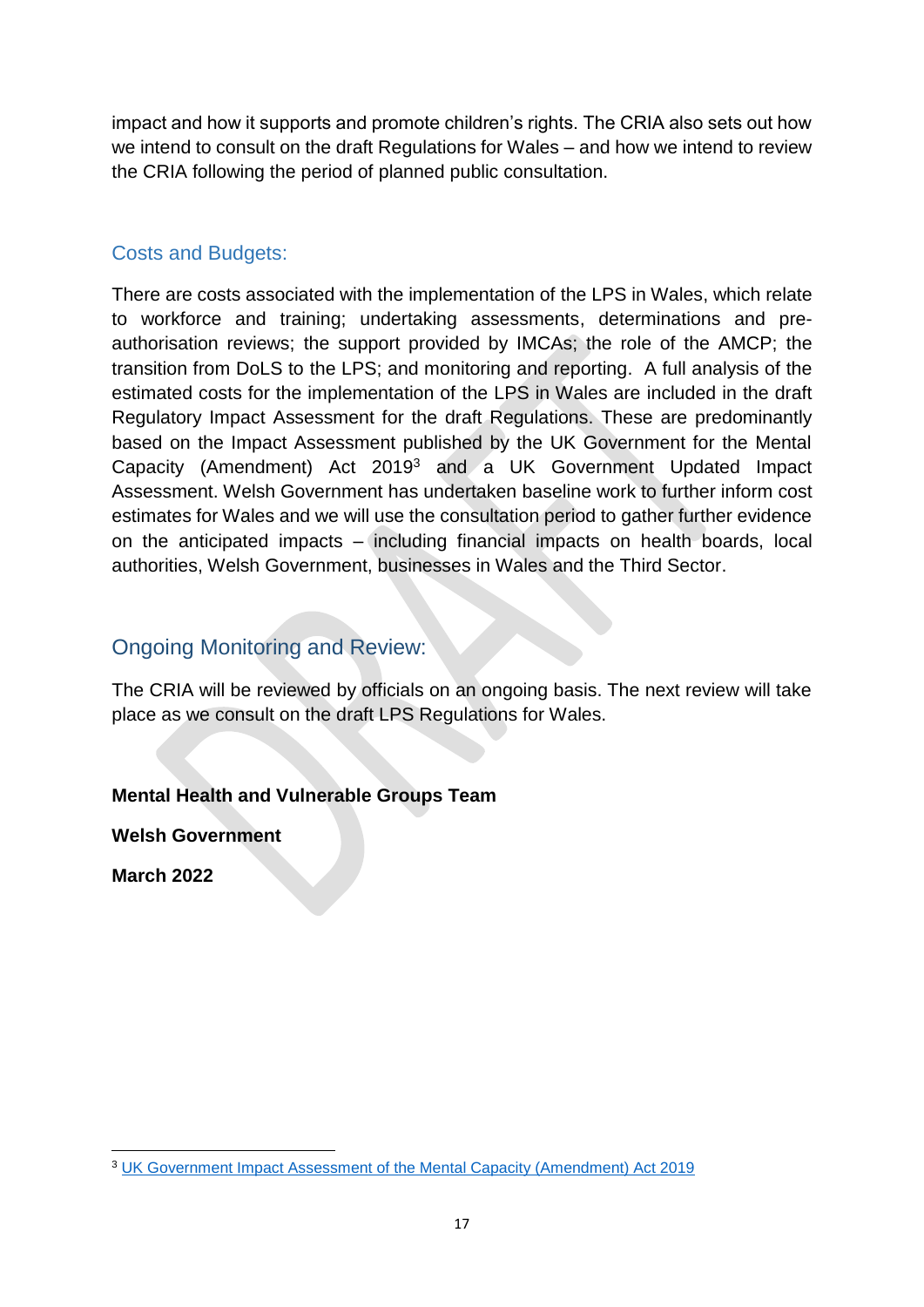### Annex 1: Children's Rights and the Liberty Protection Safeguards

#### **Article 2 (non-discrimination): The Convention applies to every child without discrimination, whatever their ethnicity, sex, religion, language, abilities or any other status, whatever they think or say, whatever their family background.**

The LPS will apply to all 16/17 year olds who lack mental capacity in all settings, including in people's own homes.

As part of monitoring and reporting on the LPS (one of the safeguards) we will collect data on protected characteristics.

#### **Article 3 (best interests of the child): The best interests of the child must be a top priority in all decisions and actions that affect children.**

Best interest decisions are at the heart of the LPS informed by person centredplanning wherever statutory duties arise. There will be a specific focus on establishing and reinforcing the young person's views, wishes and feelings as part of the LPS assessment, authorisation and review processes, alongside an ongoing consideration of what are the least restrictive options for care support or treatment.

#### **Article 4 (implementation of the Convention): Governments must do all they can to make sure every child can enjoy their rights by creating systems and passing laws that promote and protect children's rights.**

The implementation of the LPS will contribute to promoting and protecting children's rights in Wales. The LPS will apply to young people aged 16 / 17. If their care, support or treatment amounts to a deprivation of liberty, then this deprivation of liberty will need to be authorised.

The new draft Regulations will support the implementation of the LPS and ensure young people are protected by the safeguards that the new scheme will put in place.

The inclusion of 16 and 17 year olds into the LPS provides a more proportional route to legal safeguards (as opposed to applications to the Court of Protection – as is currently the case), achieving parity with the safeguards currently available to persons aged 18 and over.

Through the implementation of the safeguards, the principles of the Mental Capacity Act will be embedded within care, support or treatment planning for 16 / 17 year olds. The principles of the MCA are:

1. A presumption of capacity. Everyone has assumed to have capacity until proven otherwise. A lack of capacity should not be assumed based on, for example, a person's age or behaviour. Just because a person lacked capacity in relation to a previous decision (e.g. in relation to managing finances) it does not mean that they lack capacity to decide where they want to live.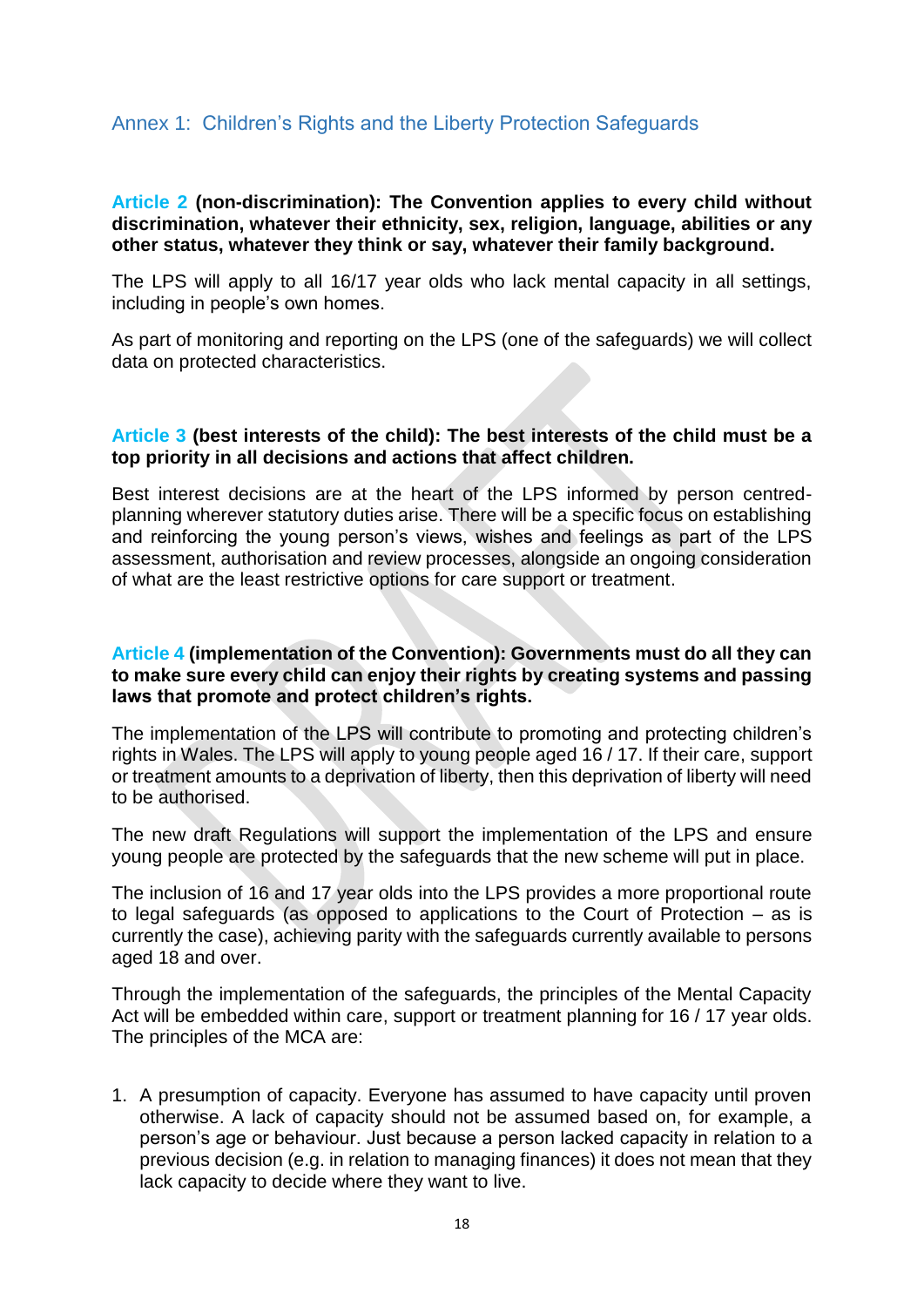- 2. Support to make a decision. All steps must be taken to help the person make a decision themselves, before treating them as being unable to make a decision.
- 3. Ability to make unwise decisions. Assessing capacity needs to focus on how the person makes the decision, not the actual decision the person makes.
- 4. Best interests: if a decision is made (or an act undertaken) on behalf of the person who lacks capacity, then this must be done in their best interests.
- 5. Least restrictive: If a decision is made (or an act undertaken) this must be the least restrictive option in relation to the person's rights and freedoms.

One of the key features of the LPS system is that where it's known in advance that the person's care, support or treatment will take place across multiple settings, an authorisation can apply in more than one setting. For young people, this may mean that an authorisation can cover a number of different settings – including home, a day or residential school or college, any pre or post school activities, a children's home, a fostering placement, a short break or other respite provision, and a planned hospital stay.

#### **Article 5 (parental guidance and a child's evolving capacities): Governments must respect the rights and responsibilities of parents and carers to provide guidance and direction to their child as they grow up, so that they fully enjoy their rights. This must be done in a way that recognises the child's increasing capacity to make their own choices.**

Within the LPS, the young person who lacks mental capacity is expected to have an Appropriate Person (who is not involve in the care, support or treatment of the individual) who will support and represent the person. This could be the member of a person's family or unpaid carer. If the individual does not have an Appropriate Person, the Responsible Body (with the health board or the local authority) will allocate an Independent Mental Capacity Advocate to support them. The Appropriate Person can also request support from an IMCA.

The draft Code of Practice underpinning the LPS recognises the potential for a number of advocates to be supporting the person (P). For the purposes of the LPS, the Responsible Body in discussion with P (and if necessary, the Appropriate Person, others appointed by P to advocate on their behalf, and any other relevant parties) will identify who is the most suitable to secure P's views wishes and feelings.

#### **Article 6 (life, survival and development): Every child has the right to life. Governments must do all they can to ensure that children survive and develop to their full potential**

The LPS is about supporting people to achieve better outcomes by making sure that any deprivation of liberty and the principles of the Mental Capacity Act are being considered as part of care, support or treatment planning from the outset; that the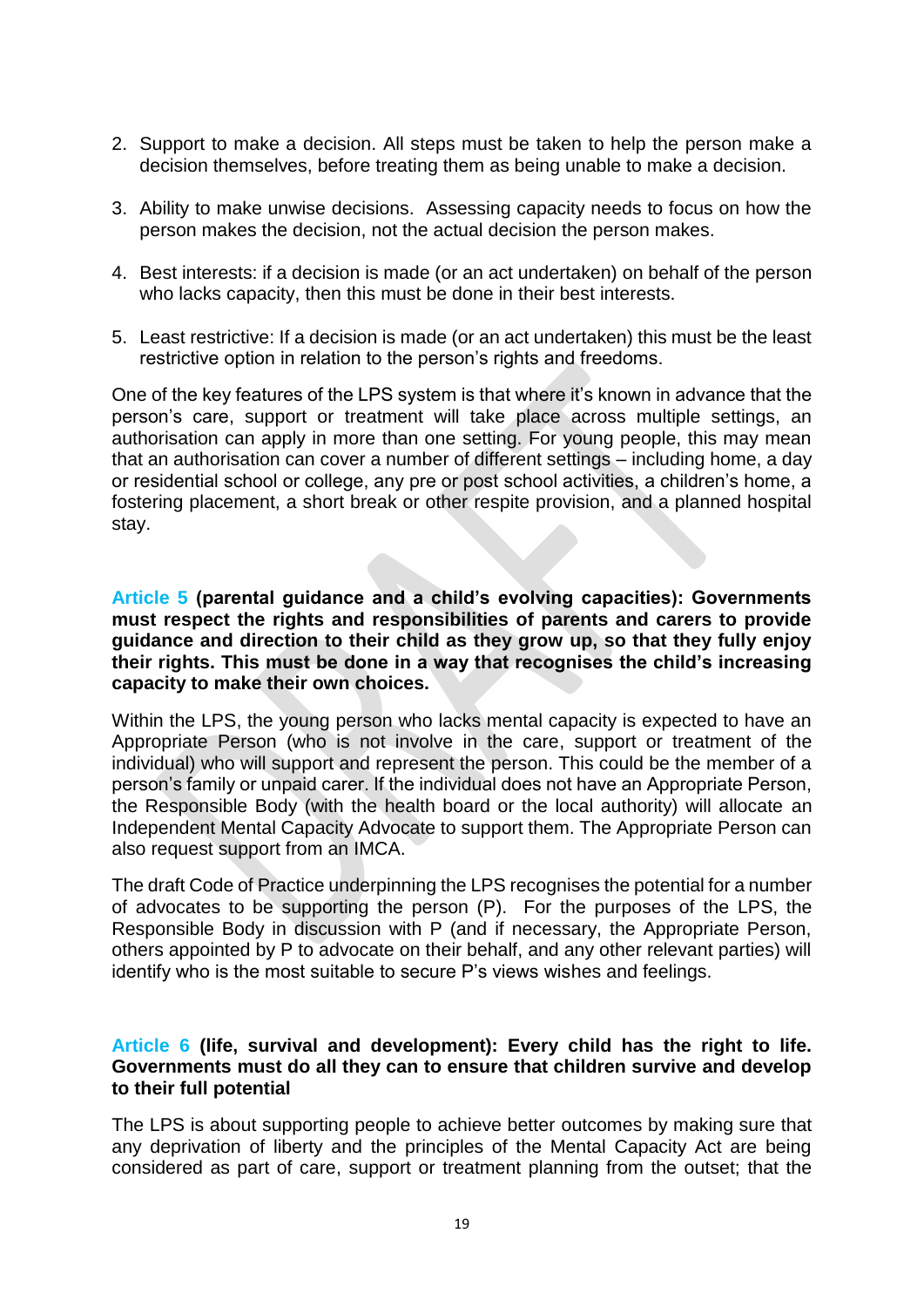deprivation of liberty has been assessed and authorised; and that decisions associated with care, support or treatment are in the best interests of the young person and are necessary and proportionate / least restrictive.

DoLS authorisations only authorise the actual deprivation of liberty, whereas the LPS authorisations authorise the arrangements for care that give rise to the deprivation of liberty. This is an important distinction, since the new process focuses more on the support and care of the child. There are links to Article 6 (ensuring children develop to their full potential), Article 8 (dignity for disabled children), Article 18 (support services for children) and Article 27 (adequate standard of living).

**Article 7 (birth registration, name, nationality, care): Every child has the right to be registered at birth, to have a name and nationality, and, as far as possible, to know and be cared for by their parents.**

**Article 8 (identity): States Parties undertake to respect the right of the child to preserve his or her identity, including nationality, name and family relations as recognized by law without unlawful interference. Where a child is illegally deprived of some or all of the elements of his or her identity, States Parties shall provide appropriate assistance and protection, with a view to re-establishing speedily his or her identity.**

**Article 9 (separation from parents): Children must not be separated from their parents against their will unless it is in their best interests (for example, if a parent is hurting or neglecting a child). Children whose parents have separated have the right to stay in contact with both parents, unless this could cause them harm.**

Under the LPS, arrangements may be authorised which include separation from parents against the child's will, but only where it is in the child's best interests, so the LPS is relevant to Article 9 in this respect. These arrangements will be subject to three assessments which includes an assessment of whether the arrangements are "necessary and proportionate". Before authorisation of an arrangement, there will also be a pre-authorisation review, and in circumstances where the child may be objecting to the arrangements or where it is reasonable to suspect the child would object to the arrangements, a pre-authorisation review will be conducted by an Approved Mental Capacity Professional (an AMCP). An AMCP, as part of the pre-authorisation review will meet with the person and consult relevant others, if practical and appropriate to do so.

**Article 10 (family reunification): Governments must respond quickly and sympathetically if a child or their parents apply to live together in the same country. If a child's parents live apart in different countries, the child has the right to visit and keep in contact with both of them.**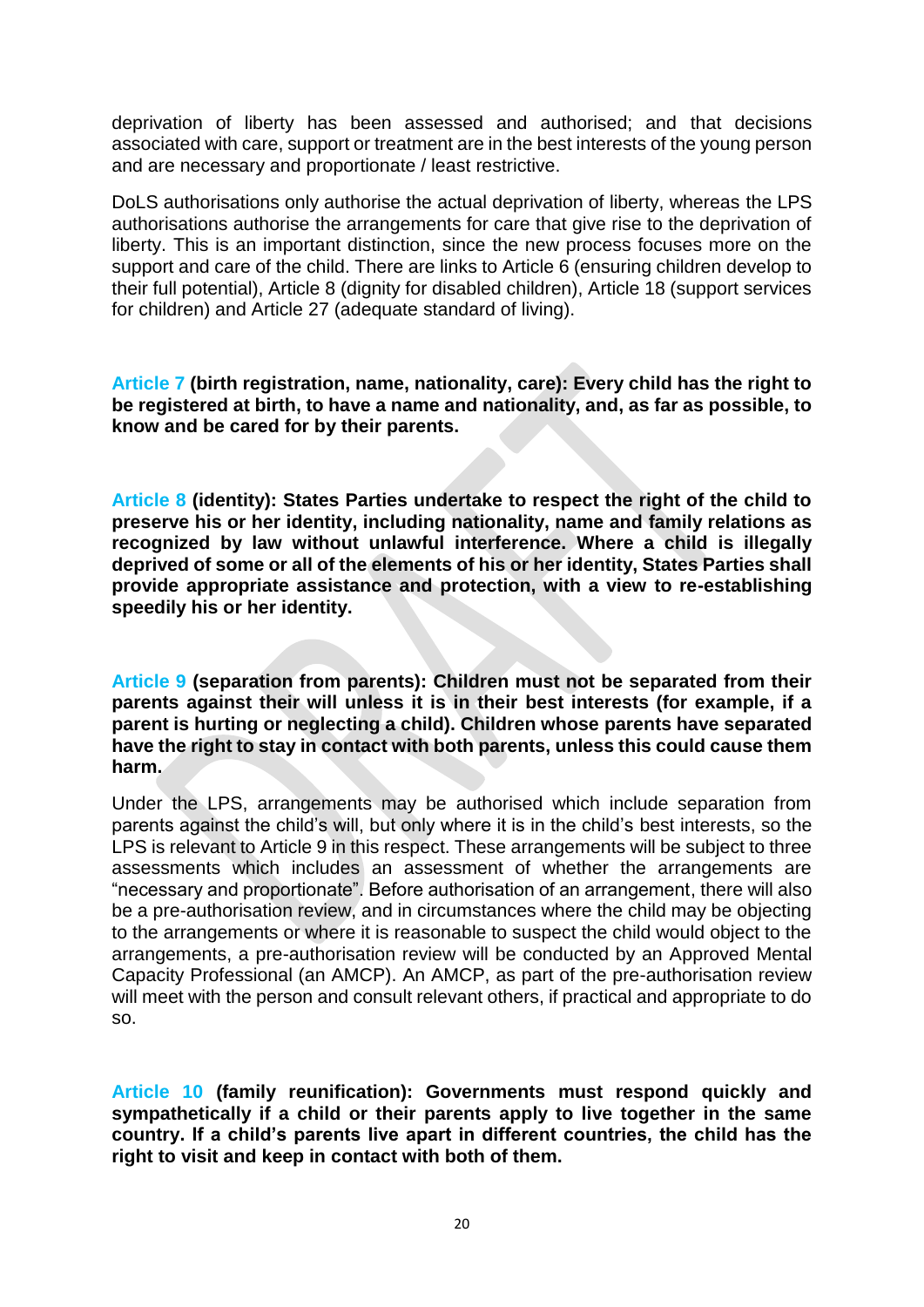**Article 11 (abduction and non-return of children): Governments must do everything they can to stop children being taken out of their own country illegally by their parents or other relatives, or being prevented from returning home.**

**Article 12 (respect for the views of the child): Every child has the right to express their views, feelings and wishes in all matters affecting them, and to have their views considered and taken seriously. This right applies at all times, for example during immigration proceedings, housing decisions or the child's day-to-day home life.**

Article 12 is fundamental to the LPS. The LPS safeguards are all about protecting the rights of those young people who lack mental capacity. In the assessments that must take place to inform whether the care, support or treatment amounting to a deprivation is authorised, the wishes and feelings of the young person will be critical.

People working with young people who lack capacity to make certain decisions should consider all possible communication methods in order to determine that young person's wishes and feelings.

ALSO: There is the new role of the AMCP within the LPS. This is an extra safeguard in the event that a person might not wish to receive care/reside at a particular place. AMCPs must meet with the person and consult relevant others, if practical and appropriate to do, as part of the pre-authorisation review of arrangements amounting to a deprivation of liberty. Also important in terms of Article 12 (respect for the views of the child).

#### **Article 13 (freedom of expression): Every child must be free to express their thoughts and opinions and to access all kinds of information, as long as it is within the law.**

Also really important within the context of the LPS – as the views and wishes and feelings of the young person are critical, along with ensuring that the person has access to the information they need. Through the safeguards, young people will be given the opportunity to express their thoughts and opinions and to access different kinds of information.

As part of the implementation of the LPS in Wales, consideration is being given to the supporting materials that will need to be developed for young people, their families and the Appropriate Person, with the view to sharing information on the LPS process, and how the safeguards are looking to protect their human rights. Information on the LPS will need to be suitable for all audiences including young people, and will also need to be available in different languages for young people from minority ethnic communities.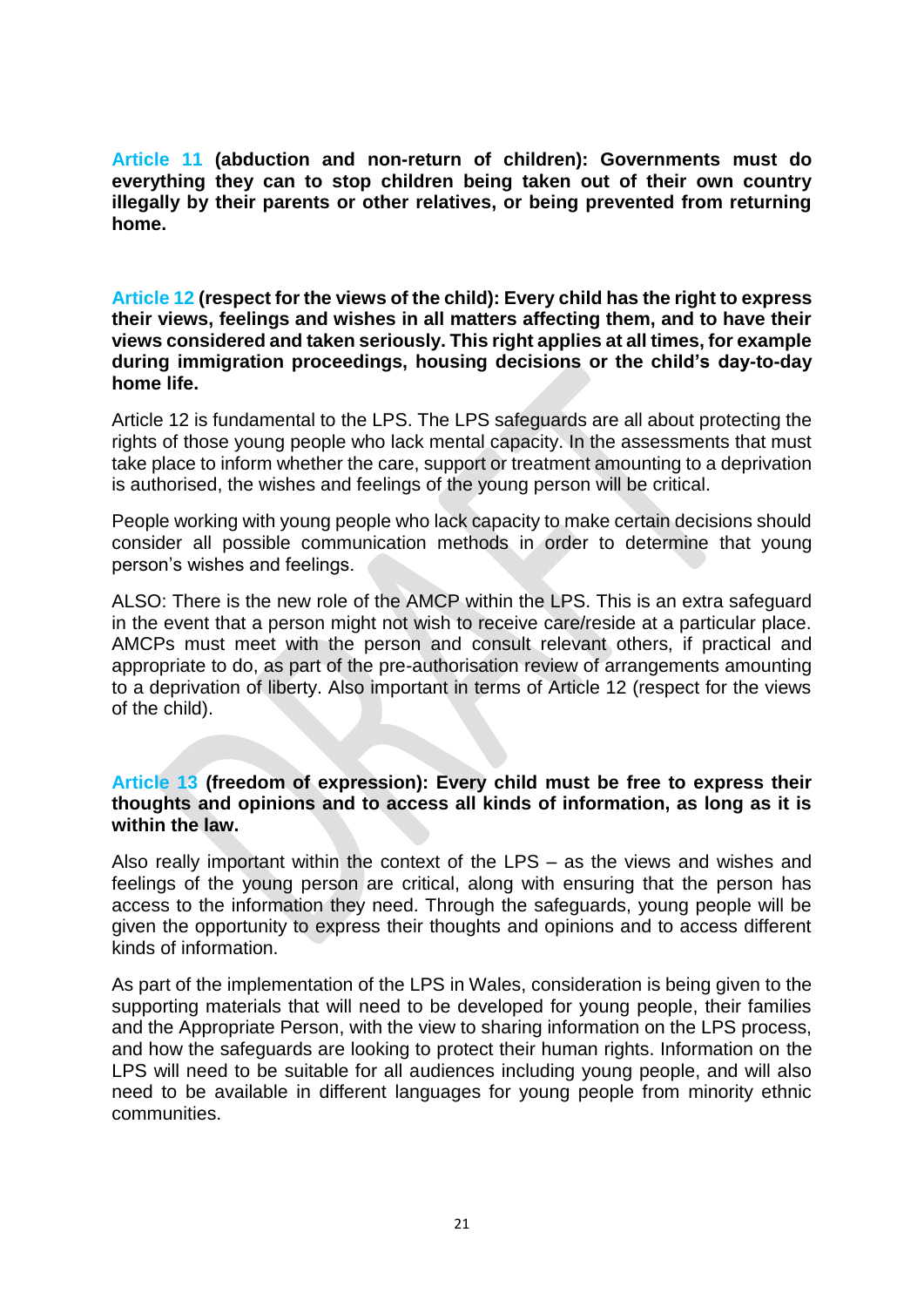**Article 14 (freedom of thought, belief and religion): Every child has the right to think and believe what they choose and also to practise their religion, as long as they are not stopping other people from enjoying their rights. Governments must respect the rights and responsibilities of parents to guide their child as they grow up.**

One of the principles of the Mental Capacity Act is ability to make unwise decisions. The focus needs to be on how they are making the decision, not the actual decision itself.

The principles of the independent advocate role are also important here: conduit of views rather than shaping views.

**Article 15 (freedom of association): Every child has the right to meet with other children and to join groups and organisations, as long as this does not stop other people from enjoying their rights.**

**Article 16 (right to privacy): Every child has the right to privacy. The law should protect the child's private, family and home life, including protecting children from unlawful attacks that harm their reputation.**

This aligns with Article 8 of the European Convention on Human Rights, and the right to respect for a person's private and family life, the home and their correspondence, subject to certain restrictions that are "in accordance with law" and "necessary in a democratic society".

As part of the LPS, there are safeguards in place which protect the child's right to privacy (e.g. input from the child themselves / the AMCP process).

Other principles of the LPS are also relevant here, including dignity.

**Article 17 (access to information from the media): Every child has the right to reliable information from a variety of sources, and governments should encourage the media to provide information that children can understand. Governments must help protect children from materials that could harm them.**

A Communications and Engagement Strategy is being developed for the implementation of the LPS to ensure people have access to the information and materials they need. As part of this strategy, there will be a specific focus on children and young people.

As part of the consultation on the draft Regulations for Wales, it will be important to ensure there are Plain English and Easy Read versions of the documents.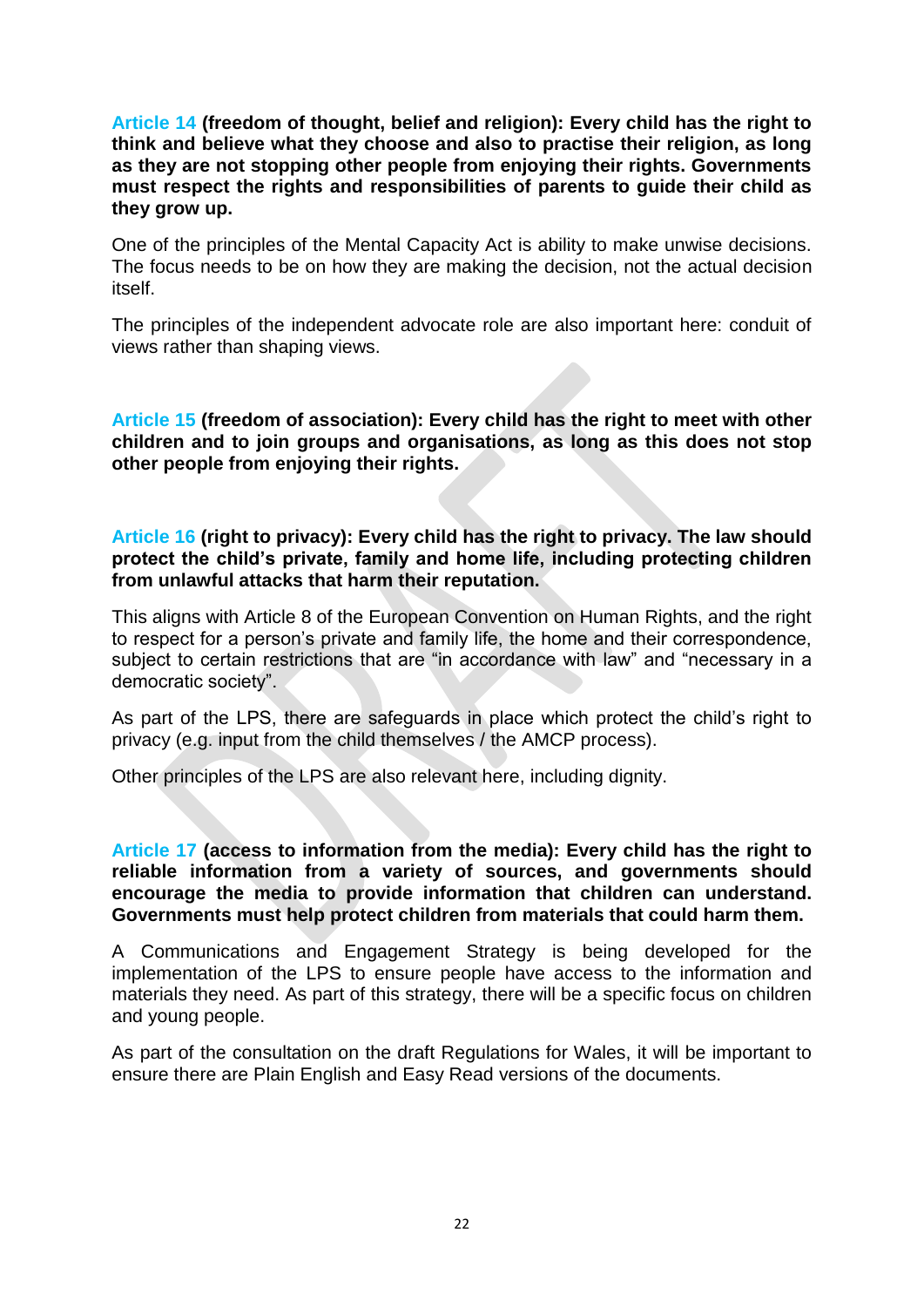**Article 18 (parental responsibilities and state assistance): Both parents share responsibility for bringing up their child and should always consider what is best for the child.**

#### **Governments must support parents by creating support services for children and giving parents the help they need to raise their children.**

Under the Mental Capacity Act and through care, support or treatment planning under the LPS, if a decision or an act is being made for the young person, then this decision and act needs to be in their best interests and also the least restrictive option, in terms of their rights and freedoms.

The wishes and feelings of the young person, together with the views of anyone with an interest in their care and welfare, must be carefully considered as part of any decision.

#### **Article 19 (protection from violence, abuse and neglect): Governments must do all they can to ensure that children are protected from all forms of violence, abuse, neglect and bad treatment by their parents or anyone else who looks after them.**

Article 19 is also fundamental to the implementation of the LPS. The safeguards are all about ensuring that before a person is deprived of their liberty, all alternative options are explored and scrutinised before it can be authorised – and is then subject to review at agreed intervals to ensure those decisions remain robust and the care, support or treatment arrangements are necessary and appropriate.

Through the assessment, authorisation and review processes, there will be a continued focus on safeguarding and ensuring that the individual is protected from violence, abuse, neglect and bad treatment.

#### **Article 20 (children unable to live with their family): If a child cannot be looked after by their immediate family, the government must give them special protection and assistance. This includes making sure the child is provided with alternative care that is continuous and respects the child's culture, language and religion.**

The safeguards provided by the LPS are there to support those who lack mental capacity and whose care, support or treatment amount to a deprivation of liberty. For those young people subject to the LPS, whether living with their family or not, the safeguards are in place to ensure that their rights are protected and that their care, support or treatment is necessary and proportionate, the least restrictive possible and in their best interests. A Workforce Plan and Training Framework is being developed to ensure the LPS workforce for Wales is in place and has the necessary skills and competencies to provide support. The Workforce Plan and Training Framework includes a specific reference to cultural competency to ensure children and young people from ethnic minority communities are supported appropriately.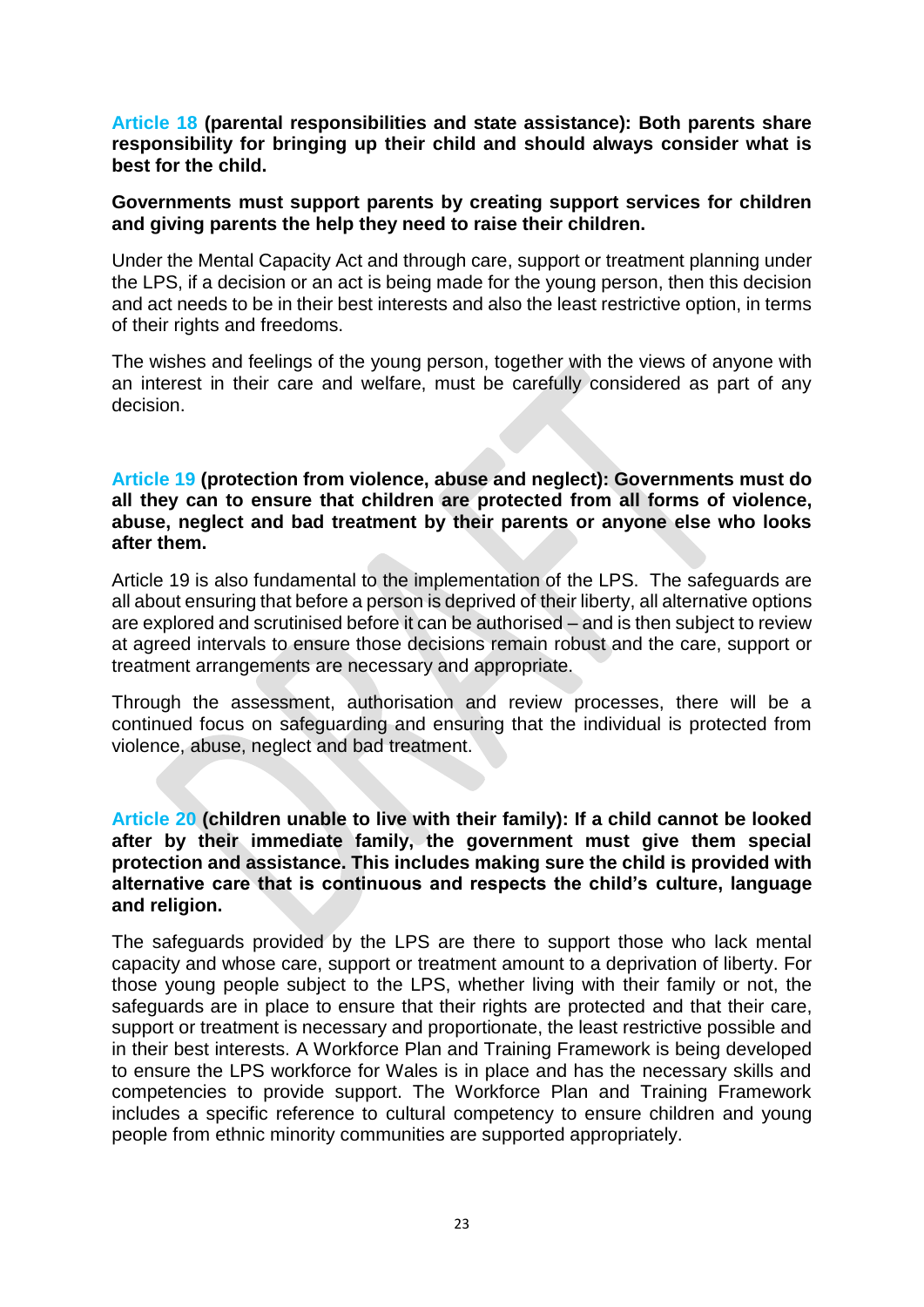**Article 21 (adoption): Governments must oversee the process of adoption to make sure it is safe, lawful and that it prioritises children's best interests. Children should only be adopted outside of their country if they cannot be placed with a family in their own country.**

**Article 22 (refugee children): If a child is seeking refuge or has refugee status, governments must provide them with appropriate protection and assistance to help them enjoy all the rights in the Convention. Governments must help refugee children who are separated from their parents to be reunited with them.**

Children and young people with refugee status could potentially be subject to the LPS. It will be important to consider any additional arrangements that could be needed to support this group of children and young people.

**Article 23 (children with a disability): A child with a disability has the right to live a full and decent life with dignity and, as far as possible, independence and to play an active part in the community. Governments must do all they can to support disabled children and their families.**

Article 23 is also at the heart of the LPS. The safeguards are there to protect the rights and interests of those young people by ensuring their views and wishes inform the development of their care, support or treatment are at the heart of the arrangements and that they, and their Appropriate Person can access support to ensure they are heard .

For those young people with disabilities, the safeguards will help to support their right to live a full and decent life with dignity and (as far as possible) independence. In any decision or act that affects them, the principles of the Mental Capacity Act mean that these should be in their best interests and also the least restrictive option.

**Article 24 (health and health services): Every child has the right to the best possible health. Governments must provide good quality health care, clean water, nutritious food, and a clean environment and education on health and well-being so that children can stay healthy. Richer countries must help poorer countries achieve this.**

The safeguards align with Article 24, as they will be there to support people who lack mental capacity. The principles of the Mental Capacity Act are focussed on ensuring that care and treatment is in the best interests of the individual, reflects their wishes and feelings, and is necessary and proportionate. This directly links to good health as the arrangements authorised by the LPS will support the child / young person to receive the level of care needed.

**Article 25 (review of treatment in care): If a child has been placed away from home for the purpose of care or protection (for example, with a foster family or**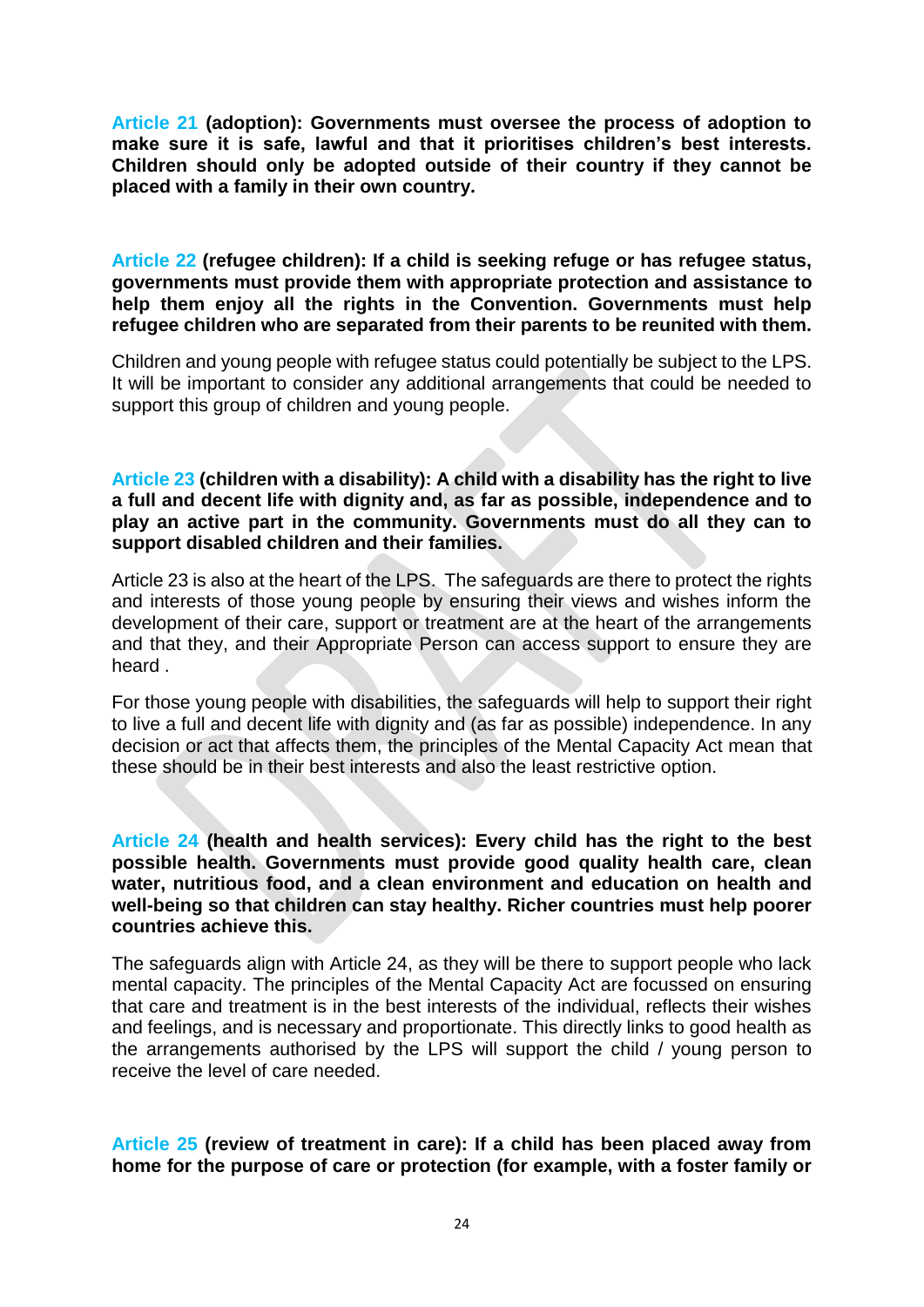**in hospital), they have the right to a regular review of their treatment, the way they are cared for and their wider circumstances.**

There will be regular reviews of the authorisation of the deprivation of liberty under the LPS.

**Article 26 (social security): Every child has the right to benefit from social security. Governments must provide social security, including financial support and other benefits, to families in need of assistance.**

**Article 27 (adequate standard of living): Every child has the right to a standard of living that is good enough to meet their physical and social needs and support their development. Governments must help families who cannot afford to provide this.**

The LPS may authorise the place where the child stays and arrangements for care, and so the safeguards can help to ensure the standard of living for the child / young person is adequate (e.g. by ensuring the level of care and support is in the child's best interests). The LPS may also support children to remain in the place best suited to their needs without an application to the Court of Protection.

**Article 28 (right to education): Every child has the right to an education. Primary education must be free and different forms of secondary education must be available to every child. Discipline in schools must respect children's dignity and their rights. Richer countries must help poorer countries achieve this**

**Article 29 (goals of education): Education must develop every child's personality, talents and abilities to the full. It must encourage the child's respect for human rights, as well as respect for their parents, their own and other cultures, and the environment.**

**Article 30 (children from minority indigenous groups): Every child has the right to learn and use the language, customs and religion of their family, whether or not these are shared by the majority of the people in the country where they live**

This will also be considered as the LPS is implemented.

Consideration is being given Welsh Language Standards and ensuring people are able to access support and advice in the language of their choice.

**Article 31 (leisure, play and culture): Every child has the right to relax, play and take part in a wide range of cultural and artistic activities.**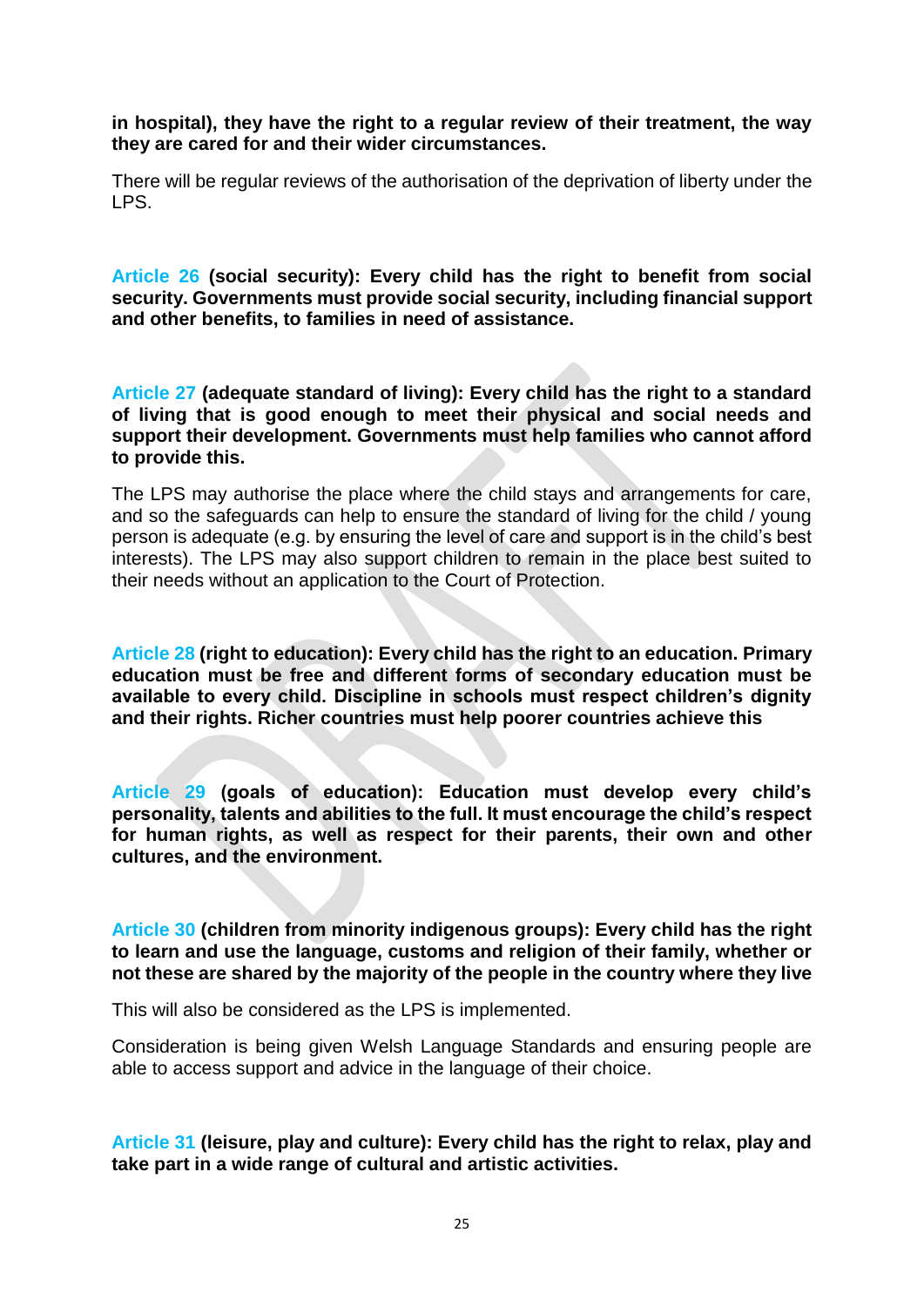**Article 32 (child labour): Governments must protect children from economic exploitation and work that is dangerous or might harm their health, development or education. Governments must set a minimum age for children to work and ensure that work conditions are safe and appropriate.**

**Article 33 (drug abuse): Governments must protect children from the illegal use of drugs and from being involved in the production or distribution of drugs.**

**Article 34 (sexual exploitation): Governments must protect children from all forms of sexual abuse and exploitation.**

The LPS will help to support Article 34 by ensuring a focus on safeguarding and protecting the rights of young people.

The operation of the LPS will also be monitored and reported on by Care Inspectorate Wales, Health Inspectorate Wales and Estyn.

#### **Article 35 (abduction, sale and trafficking): Governments must protect children from being abducted, sold or moved illegally to a different place in or outside their country for the purpose of exploitation.**

The operation of the LPS will also be monitored and reported on by Care Inspectorate Wales, Health Inspectorate Wales and Estyn.

**Article 36 (other forms of exploitation): Governments must protect children from all other forms of exploitation, for example the exploitation of children for political activities, by the media or for medical research.**

Safeguards are designed to protect from exploitation generally.

The operation of LPS will also be monitored and reported on by Care Inspectorate Wales, Health Inspectorate Wales and Estyn.

**Article 37 (inhumane treatment and detention): Children must not be tortured, sentenced to the death penalty or suffer other cruel or degrading treatment or punishment. Children should be arrested, detained or imprisoned only as a last resort and for the shortest time possible.** 

**They must be treated with respect and care, and be able to keep in contact with their family.** 

**Children must not be put in prison with adults.**